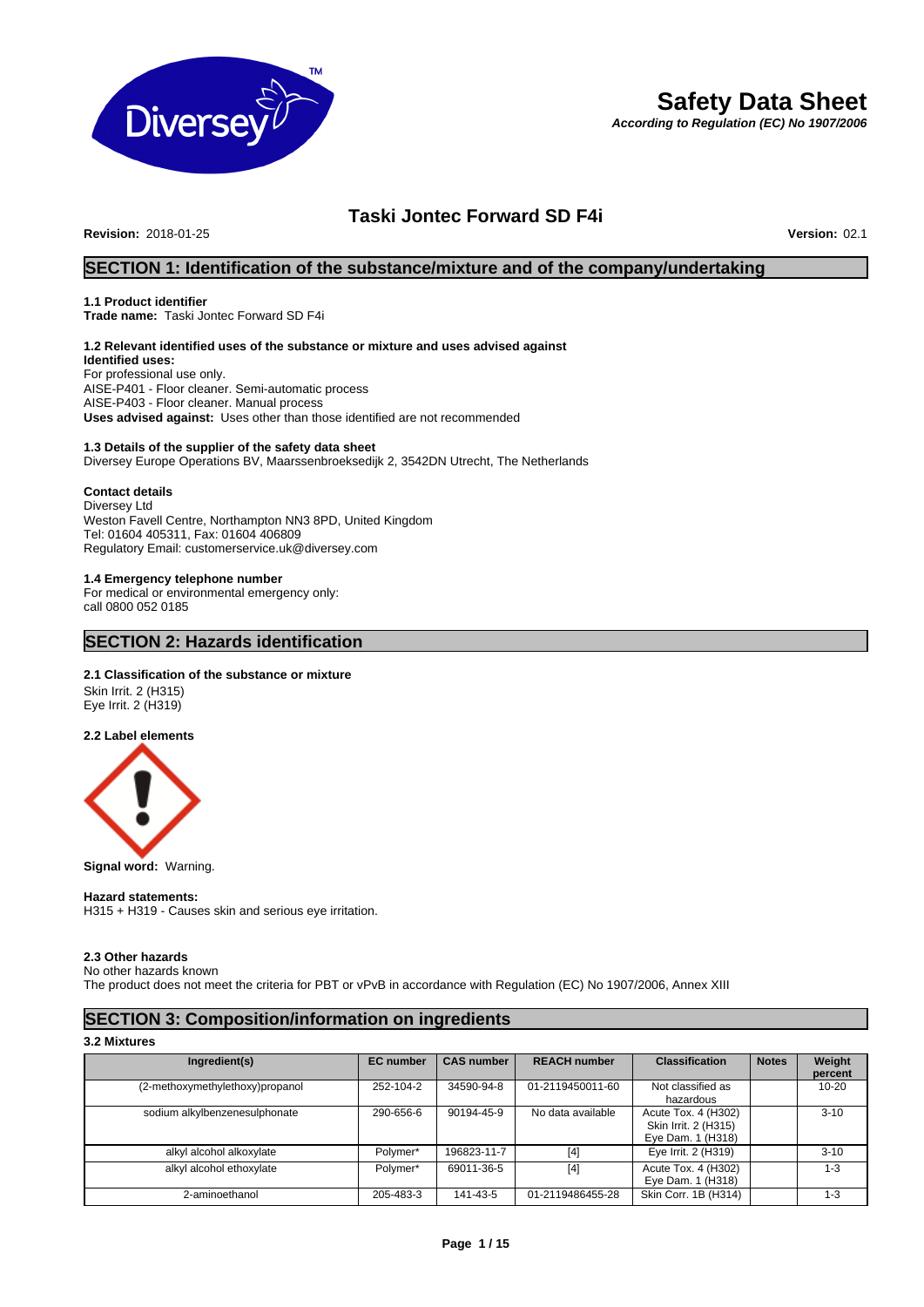| alkyl alcohol ethoxylate | Polymer*  | 61827-42-7 | $[4]$            | Acute Tox. 4 (H302)<br>Acute Tox. 4 (H312)<br>Acute Tox. 4 (H332)<br>STOT SE 3 (H335)<br>Aquatic Chronic 3<br>(H412)<br>Eye Dam. 1 (H318) | $1 - 3$   |
|--------------------------|-----------|------------|------------------|-------------------------------------------------------------------------------------------------------------------------------------------|-----------|
|                          |           |            |                  | Aquatic Chronic 3<br>(H412)                                                                                                               |           |
| ammonia                  | 215-647-6 | 1336-21-6  | 01-2119488876-14 | Skin Corr. 1B (H314)<br>STOT SE 3 (H335)<br>Aquatic Acute 1 (H400)                                                                        | $0.1 - 1$ |

\* Polymer.

For the full text of the H and EUH phrases mentioned in this Section, see Section 16.

Workplace exposure limit(s), if available, are listed in subsection 8.1.

[1] Exempted: ionic mixture. See Regulation (EC) No 1907/2006, Annex V, paragraph 3 and 4. This salt is potentially present, based on calculation, and included for classification and labelling purposes only. Each starting material of the ionic mixture is registered, as required.

[2] Exempted: included in Annex IV of Regulation (EC) No 1907/2006.

[3] Exempted: Annex V of Regulation (EC) No 1907/2006.

[4] Exempted: polymer. See Article 2(9) of Regulation (EC) No 1907/2006.

## **SECTION 4: First aid measures**

**4.1 Description of first aid measures Inhalation:** Get medical attention or advice if you feel unwell. **Skin contact:** Wash skin with plenty of lukewarm, gently flowing water. Take off immediately all contaminated clothing and wash it before re-use. If skin irritation occurs: Get medical advice or attention. **Eye contact:** Immediately rinse eyes cautiously with lukewarm water for several minutes. Remove contact lenses, if present and easy to do. Continue rinsing. If eye irritation persists: Get medical advice or attention. **Ingestion:** Rinse mouth. Immediately drink 1 glass of water. Get medical attention or advice if you feel unwell.<br> **Self-protection of first aider:** Consider personal protective equipment as indicated in subsection 8.2. **Self-protection of first aider:** Consider personal protective equipment as indicated in subsection 8.2. **4.2 Most important symptoms and effects, both acute and delayed Inhalation:** No known effects or symptoms in normal use.

| Inhalation:   | No known effects or symptoms in normal use. |
|---------------|---------------------------------------------|
| Skin contact: | Causes irritation.                          |
| Eye contact:  | Causes severe irritation.                   |
| Ingestion:    | No known effects or symptoms in normal use. |

#### **4.3 Indication of any immediate medical attention and special treatment needed**

No information available on clinical testing and medical monitoring. Specific toxicological information on substances, if available, can be found in section 11.

## **SECTION 5: Firefighting measures**

#### **5.1 Extinguishing media**

Carbon dioxide. Dry powder. Water spray jet. Fight larger fires with water spray jet or alcohol-resistant foam.

#### **5.2 Special hazards arising from the substance or mixture**

No special hazards known.

#### **5.3 Advice for firefighters**

As in any fire, wear self contained breathing apparatus and suitable protective clothing including gloves and eye/face protection.

### **SECTION 6: Accidental release measures**

#### **6.1 Personal precautions, protective equipment and emergency procedures**

No special measures required.

#### **6.2 Environmental precautions**

Do not allow to enter drainage system, surface or ground water. Dilute with plenty of water.

#### **6.3 Methods and material for containment and cleaning up**

Absorb with liquid-binding material (sand, diatomite, universal binders, sawdust).

#### **6.4 Reference to other sections**

For personal protective equipment see subsection 8.2. For disposal considerations see section 13.

## **SECTION 7: Handling and storage**

#### **7.1 Precautions for safe handling**

**Measures to prevent fire and explosions:**

No special precautions required.

**Measures required to protect the environment:**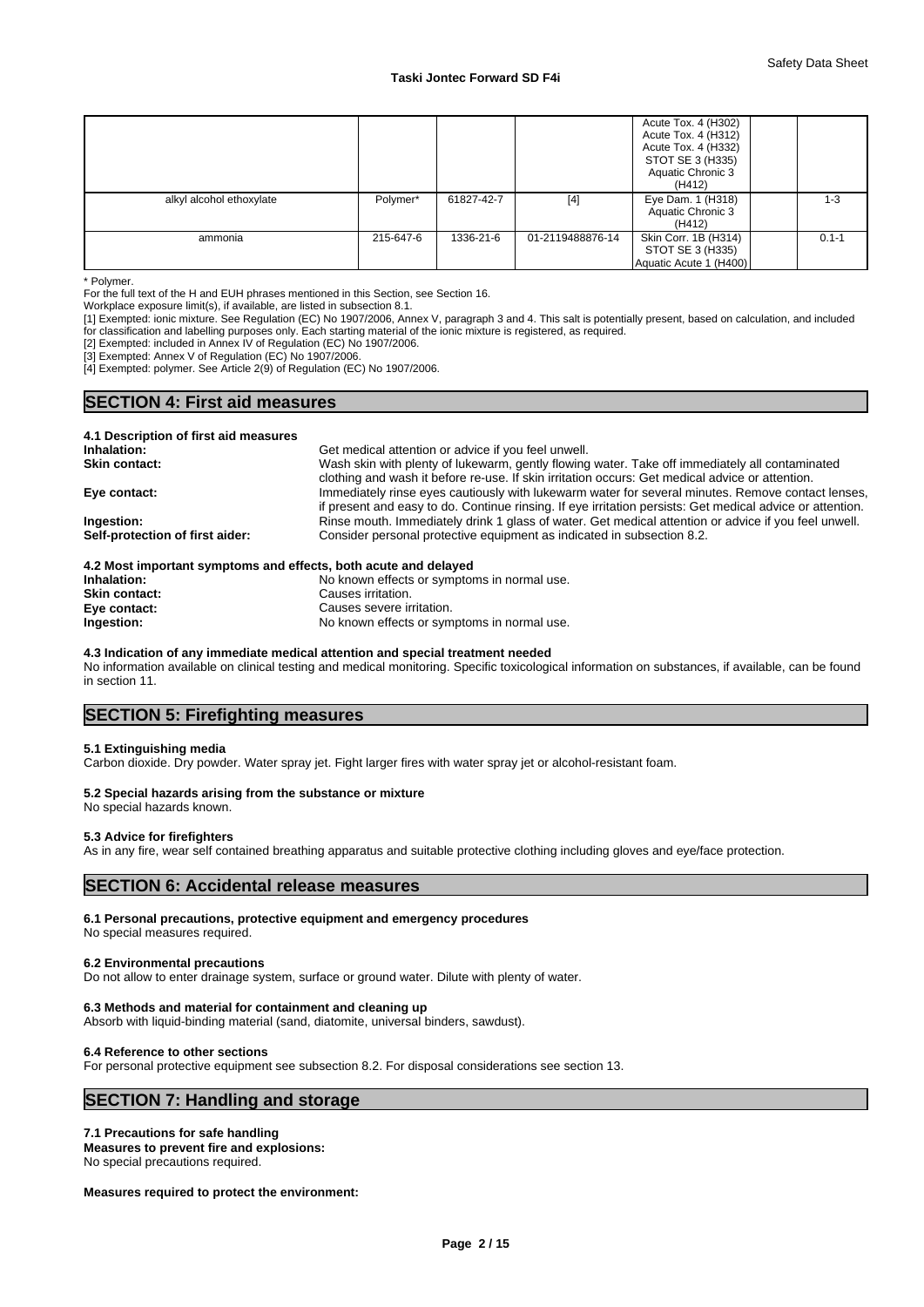For environmental exposure controls see subsection 8.2.

#### **Advices on general occupational hygiene:**

Handle in accordance with good industrial hygiene and safety practice. Keep away from food, drink and animal feeding stuffs. Do not mix with other products unless adviced by Diversey. Wash hands before breaks and at the end of workday. Wash face, hands and any exposed skin thoroughly after handling. Take off immediately all contaminated clothing. Use personal protective equipment as required. Use only with adequate ventilation.

#### **7.2 Conditions for safe storage, including any incompatibilities**

Store in accordance with local and national regulations. Keep only in original container. Store in a closed container. For conditions to avoid see subsection 10.4. For incompatible materials see subsection 10.5.

#### **7.3 Specific end use(s)**

No specific advice for end use available.

## **SECTION 8: Exposure controls/personal protection**

## **8.1 Control parameters**

**Workplace exposure limits**

Air limit values, if available:

| Ingredient(s)                   | UK - Long term<br>value(s)     | UK - Short term<br>value(s)      |
|---------------------------------|--------------------------------|----------------------------------|
| (2-methoxymethylethoxy)propanol | 50 ppm<br>$308 \text{ ma/m}^3$ | 150 ppm<br>924 mg/m <sup>3</sup> |
| 2-aminoethanol                  | l ppm<br>$2.5 \text{ mg/m}^3$  | 3 ppm<br>$7.6$ mg/m <sup>3</sup> |

Biological limit values, if available:

Recommended monitoring procedures, if available:

Additional exposure limits under the conditions of use, if available:

#### **DNEL/DMEL and PNEC values**

#### **Human exposure**

DNEL oral exposure - Consumer (mg/kg bw)

| Ingredient(s)                   | Short term - Local<br>effects | Short term - Systemic<br>effects | Long term - Local<br>effects | Long term - Systemic<br>effects |
|---------------------------------|-------------------------------|----------------------------------|------------------------------|---------------------------------|
| (2-methoxymethylethoxy)propanol |                               |                                  |                              | 1.67                            |
| sodium alkylbenzenesulphonate   | No data available             | No data available                | No data available            | No data available               |
| alkyl alcohol alkoxylate        | No data available             | No data available                | No data available            | No data available               |
| alkyl alcohol ethoxylate        |                               |                                  |                              |                                 |
| 2-aminoethanol                  |                               |                                  |                              | 3.75                            |
| alkyl alcohol ethoxylate        |                               |                                  |                              |                                 |
| ammonia                         |                               |                                  |                              |                                 |

DNEL dermal exposure - Worker

| Ingredient(s)                   | Short term - Local<br>effects | <b>Short term - Systemic</b><br>effects (mg/kg bw) | Long term - Local<br>effects | Long term - Systemic<br>effects (mg/kg bw) |
|---------------------------------|-------------------------------|----------------------------------------------------|------------------------------|--------------------------------------------|
| (2-methoxymethylethoxy)propanol | No data available             |                                                    | No data available            | 65                                         |
| sodium alkylbenzenesulphonate   | No data available             | No data available                                  | No data available            | No data available                          |
| alkyl alcohol alkoxylate        | No data available             | No data available                                  | No data available            | No data available                          |
| alkyl alcohol ethoxylate        |                               |                                                    |                              |                                            |
| 2-aminoethanol                  | No data available             |                                                    | No data available            |                                            |
| alkyl alcohol ethoxylate        |                               |                                                    |                              |                                            |
| ammonia                         | No data available             | 6.8                                                | No data available            | 6.8                                        |

DNEL dermal exposure - Consumer

| Ingredient(s)                   | <b>Short term - Local</b><br>effects | <b>Short term - Systemic</b><br>effects (mg/kg bw) | Long term - Local<br>effects | Long term - Systemic<br>effects (mg/kg bw) |
|---------------------------------|--------------------------------------|----------------------------------------------------|------------------------------|--------------------------------------------|
| (2-methoxymethylethoxy)propanol | No data available                    |                                                    | No data available            |                                            |
| sodium alkylbenzenesulphonate   | No data available                    | No data available                                  | No data available            | No data available                          |
| alkyl alcohol alkoxylate        | No data available                    | No data available                                  | No data available            | No data available                          |
| alkyl alcohol ethoxylate        |                                      |                                                    |                              |                                            |
| 2-aminoethanol                  | No data available                    |                                                    | No data available            | 0.24                                       |
| alkyl alcohol ethoxylate        |                                      |                                                    |                              |                                            |
| ammonia                         | No data available                    |                                                    | No data available            |                                            |

DNEL inhalatory exposure - Worker (mg/m<sup>3</sup> )

| Ingredient(s)                   | <b>Short term - Local</b><br>effects | <b>Short term - Systemic</b><br>effects | Long term - Local<br>effects | I Long term - Systemic I<br>effects |
|---------------------------------|--------------------------------------|-----------------------------------------|------------------------------|-------------------------------------|
| (2-methoxymethylethoxy)propanol |                                      |                                         |                              | 310                                 |
| sodium alkylbenzenesulphonate   | No data available                    | No data available                       | No data available            | No data available                   |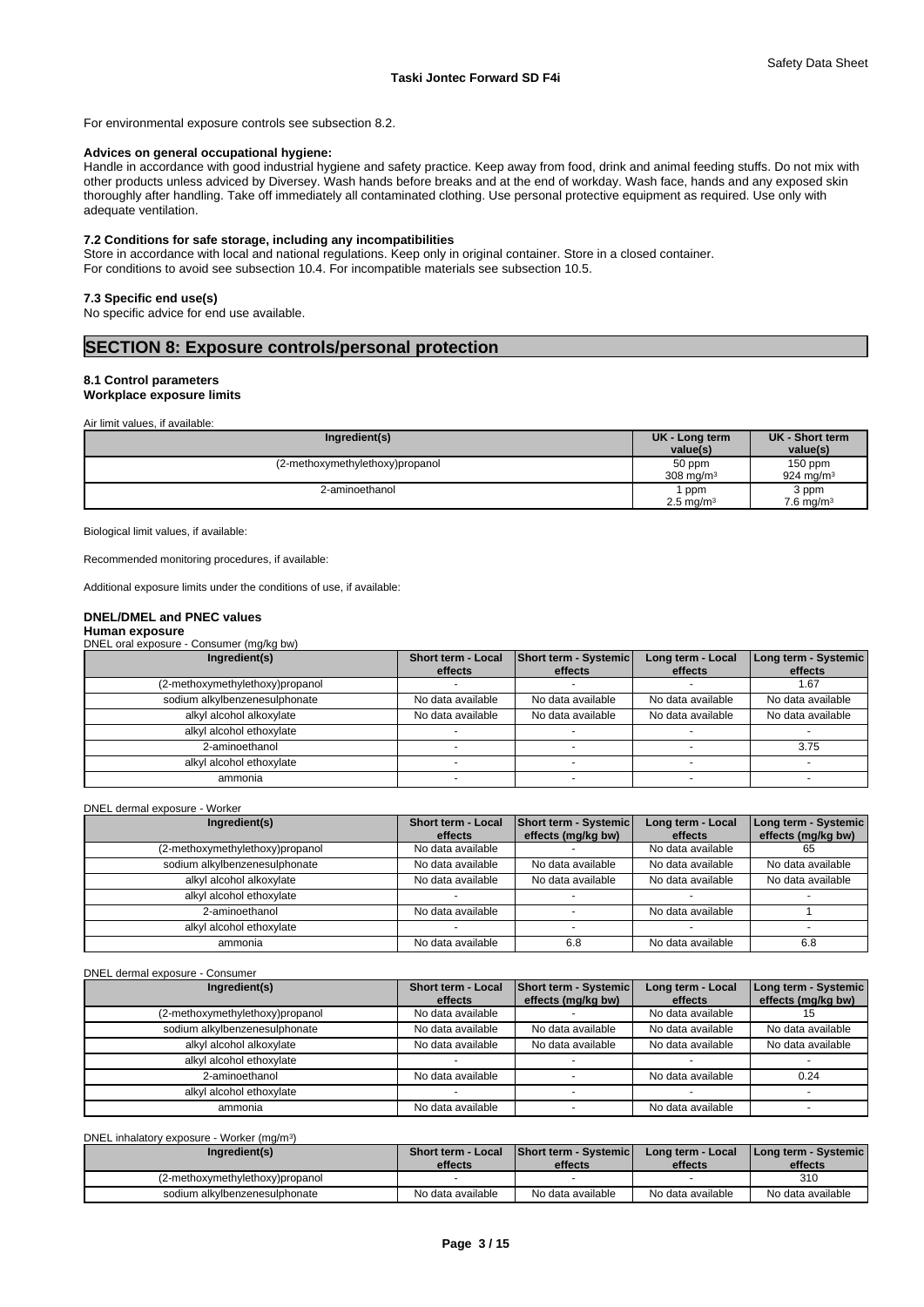| alkyl alcohol alkoxylate | No data available | No data available | No data available | No data available |
|--------------------------|-------------------|-------------------|-------------------|-------------------|
| alkyl alcohol ethoxylate |                   |                   |                   | No data available |
| 2-aminoethanol           |                   |                   | ა.ა               | ა.ა               |
| alkyl alcohol ethoxylate |                   |                   |                   |                   |
| ammonia                  | 36                | 47.6              |                   | 47.6              |

| DNEL inhalatory exposure - Consumer (mq/m <sup>3</sup> ) |                               |                                  |                              |                                 |  |  |
|----------------------------------------------------------|-------------------------------|----------------------------------|------------------------------|---------------------------------|--|--|
| Ingredient(s)                                            | Short term - Local<br>effects | Short term - Systemic<br>effects | Long term - Local<br>effects | Long term - Systemic<br>effects |  |  |
| (2-methoxymethylethoxy)propanol                          |                               |                                  |                              | 37.2                            |  |  |
| sodium alkylbenzenesulphonate                            | No data available             | No data available                | No data available            | No data available               |  |  |
| alkyl alcohol alkoxylate                                 | No data available             | No data available                | No data available            | No data available               |  |  |
| alkyl alcohol ethoxylate                                 | No data available             | No data available                |                              |                                 |  |  |
| 2-aminoethanol                                           |                               |                                  |                              |                                 |  |  |
| alkyl alcohol ethoxylate                                 |                               |                                  |                              |                                 |  |  |
| ammonia                                                  |                               |                                  |                              |                                 |  |  |

## **Environmental exposure**

| Environmental exposure - PNEC   |                   |                                                      |                     |                                  |
|---------------------------------|-------------------|------------------------------------------------------|---------------------|----------------------------------|
| Ingredient(s)                   | (mg/l)            | Surface water, fresh Surface water, marine<br>(mg/l) | Intermittent (mg/l) | Sewage treatment<br>plant (mg/l) |
| (2-methoxymethylethoxy)propanol | 19                | .9                                                   | 190                 | 4168                             |
| sodium alkylbenzenesulphonate   | No data available | No data available                                    | No data available   | No data available                |
| alkyl alcohol alkoxylate        | No data available | No data available                                    | No data available   | No data available                |
| alkyl alcohol ethoxylate        |                   |                                                      |                     |                                  |
| 2-aminoethanol                  | 0.085             | 0.0085                                               | 0.025               | 100                              |
| alkyl alcohol ethoxylate        |                   |                                                      |                     |                                  |
| ammonia                         | 0.0011            | 0.011                                                |                     |                                  |

#### Environmental exposure - PNEC, continued

| Ingredient(s)                   | Sediment, freshwater<br>(mg/kg) | Sediment, marine<br>(mg/kg) | Soil (mg/kg)      | Air ( $mg/m3$ )   |
|---------------------------------|---------------------------------|-----------------------------|-------------------|-------------------|
| (2-methoxymethylethoxy)propanol | 70.2                            | 7.02                        | 2.74              | 190               |
| sodium alkylbenzenesulphonate   | No data available               | No data available           | No data available | No data available |
| alkyl alcohol alkoxylate        | No data available               | No data available           | No data available | No data available |
| alkyl alcohol ethoxylate        |                                 |                             |                   |                   |
| 2-aminoethanol                  | 0.425                           | 0.0425                      | 0.035             | 0.025             |
| alkyl alcohol ethoxylate        |                                 |                             |                   |                   |
| ammonia                         |                                 |                             |                   |                   |

## **8.2 Exposure controls**

*The following information applies for the uses indicated in subsection 1.2 of the Safety Data Sheet. If available, please refer to the product information sheet for application and handling instructions. Normal use conditions are assumed for this section.*

*Recommended safety measures for handling the undiluted product: Covering activities such as filling and transfer of product to application equipment, flasks or buckets*

| Appropriate engineering controls:       | No special requirements under normal use conditions.                                                                                                                                                                                                                                                                                                                                                                                                                                                                                                                                                                                                                       |
|-----------------------------------------|----------------------------------------------------------------------------------------------------------------------------------------------------------------------------------------------------------------------------------------------------------------------------------------------------------------------------------------------------------------------------------------------------------------------------------------------------------------------------------------------------------------------------------------------------------------------------------------------------------------------------------------------------------------------------|
| Appropriate organisational controls:    | Avoid direct contact and/or splashes where possible. Train personnel.                                                                                                                                                                                                                                                                                                                                                                                                                                                                                                                                                                                                      |
| Personal protective equipment           |                                                                                                                                                                                                                                                                                                                                                                                                                                                                                                                                                                                                                                                                            |
| Eye / face protection:                  | Safety glasses are not normally required. However, their use is recommended in those cases<br>where splashes may occur when handling the product (EN 166).                                                                                                                                                                                                                                                                                                                                                                                                                                                                                                                 |
| Hand protection:                        | Chemical-resistant protective gloves (EN 374). Verify instructions regarding permeability and<br>breakthrough time, as provided by the gloves supplier. Consider specific local use conditions, such<br>as risk of splashes, cuts, contact time and temperature.<br>Suggested gloves for prolonged contact: Material: butyl rubber Penetration time: >= 480 min<br>Material thickness: $>= 0.7$ mm<br>Suggested gloves for protection against splashes: Material: nitrile rubber Penetration time: >= 30<br>min Material thickness: $> = 0.4$ mm<br>In consultation with the supplier of protective gloves a different type providing similar protection may<br>be chosen. |
| <b>Body protection:</b>                 | No special requirements under normal use conditions.                                                                                                                                                                                                                                                                                                                                                                                                                                                                                                                                                                                                                       |
| <b>Respiratory protection:</b>          | No special requirements under normal use conditions.                                                                                                                                                                                                                                                                                                                                                                                                                                                                                                                                                                                                                       |
| <b>Environmental exposure controls:</b> | No special requirements under normal use conditions.                                                                                                                                                                                                                                                                                                                                                                                                                                                                                                                                                                                                                       |

*Recommended safety measures for handling the diluted product:*

### **Recommended maximum concentration (%):** 0.5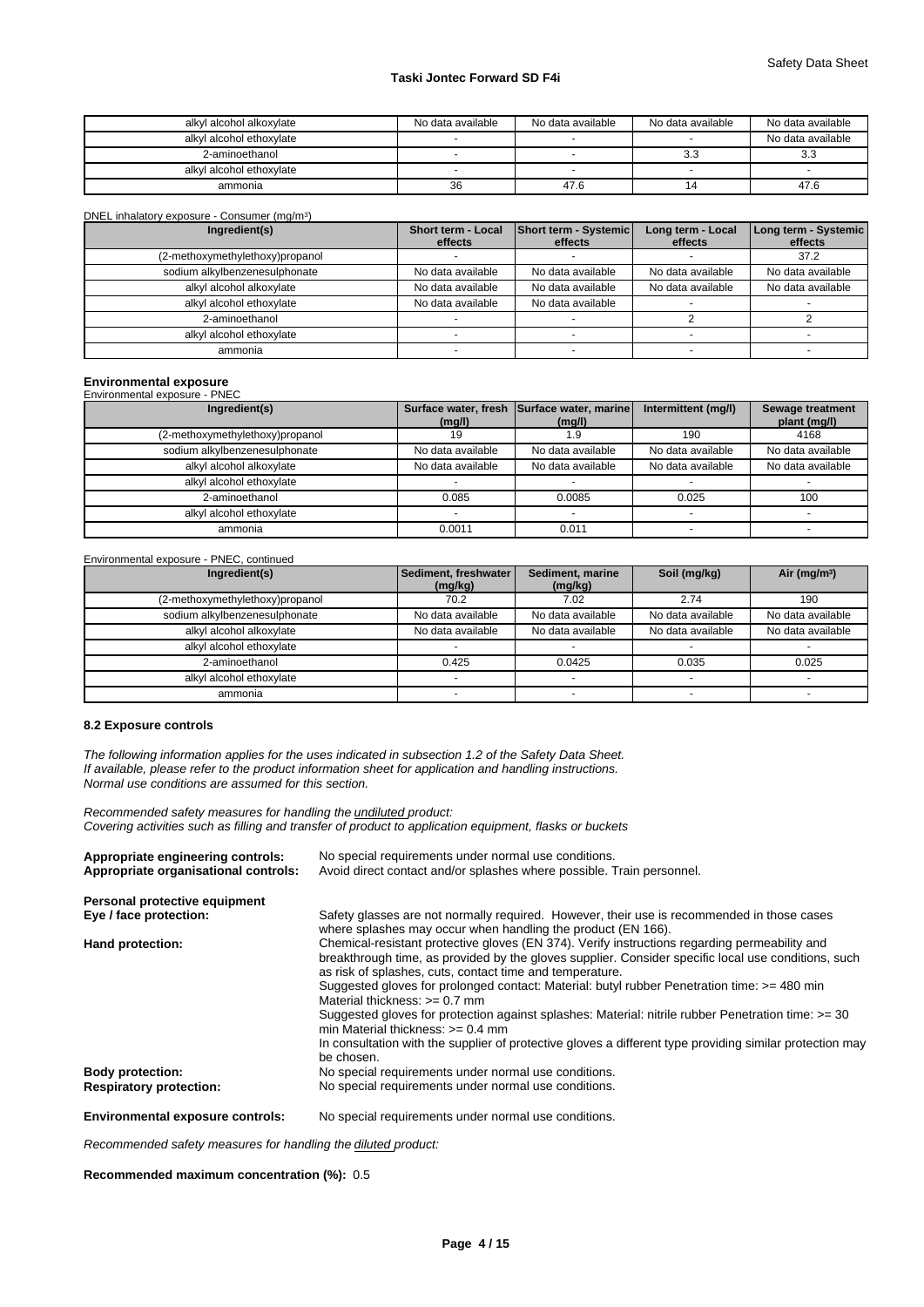| Appropriate engineering controls:<br>Appropriate organisational controls: | No special requirements under normal use conditions.<br>No special requirements under normal use conditions.                                      |
|---------------------------------------------------------------------------|---------------------------------------------------------------------------------------------------------------------------------------------------|
| Personal protective equipment                                             |                                                                                                                                                   |
| Eye / face protection:                                                    | Safety glasses are not normally required. However, their use is recommended in those cases<br>where splashes may occur when handling the product. |
| Hand protection:                                                          | Rinse and dry hands after use. For prolonged contact protection for the skin may be necessary.                                                    |
| <b>Body protection:</b>                                                   | No special requirements under normal use conditions.                                                                                              |
| <b>Respiratory protection:</b>                                            | No special requirements under normal use conditions.                                                                                              |
| <b>Environmental exposure controls:</b>                                   | No special requirements under normal use conditions.                                                                                              |

## **SECTION 9: Physical and chemical properties**

**9.1 Information on basic physical and chemical properties Information in this section refers to the product, unless it is specifically stated that substance data is listed**

**Physical State:** Liquid **Colour:** Clear, Colourless **Odour:** Product specific **Odour threshold:** Not applicable  $pH: \approx 11$  (neat) **Dilution pH:** Not measured **Melting point/freezing point (°C):** Not determined Not relevant to classification of this product **Initial boiling point and boiling range (°C):** Not determined

**Method / remark**

| Ingredient(s)                   | Value             | <b>Method</b>    | <b>Atmospheric pressure</b> |
|---------------------------------|-------------------|------------------|-----------------------------|
|                                 | $(^{\circ}C)$     |                  | (hPa)                       |
| (2-methoxymethylethoxy)propanol | 189.6             | Method not given | 1013                        |
| sodium alkylbenzenesulphonate   | No data available |                  |                             |
| alkyl alcohol alkoxylate        | No data available |                  |                             |
| alkyl alcohol ethoxylate        | > 200             | Method not given |                             |
| 2-aminoethanol                  | 169-171           | Method not given | 1013                        |
| alkyl alcohol ethoxylate        | No data available |                  |                             |
| ammonia                         | 28.5              | Method not given |                             |

#### **Method / remark**

*( UN Manual of Tests and Criteria, section 32, L.2 )* **Flash point (°C):** Not applicable. **Sustained combustion:** Not applicable. **Evaporation rate:** Not determined **Flammability (solid, gas):** Not determined **Upper/lower flammability limit (%):** Not determined

#### Substance data, flammability or explosive limits, if available:

| naredient(s)                    | Lower limit<br>(% vol) | <b>Upper limit</b><br>(% vol) |
|---------------------------------|------------------------|-------------------------------|
| (2-methoxymethylethoxy)propanol |                        |                               |
| 2-aminoethanol                  | ູ                      |                               |
| ammonia                         | 15.4                   | $\sim$ $\sim$<br>vv.v         |

#### **Method / remark**

#### **Vapour pressure:** Not determined

| Substance data, vapour pressure |                   |                  |                            |
|---------------------------------|-------------------|------------------|----------------------------|
| Ingredient(s)                   | Value<br>(Pa)     | <b>Method</b>    | <b>Temperature</b><br>(°C) |
| (2-methoxymethylethoxy)propanol | 5500              | Method not given | 20                         |
| sodium alkylbenzenesulphonate   | No data available |                  |                            |
| alkyl alcohol alkoxylate        | No data available |                  |                            |
| alkyl alcohol ethoxylate        | Negligible        | Method not given | $20 - 25$                  |
| 2-aminoethanol                  | 50                | Method not given | 20                         |
| alkyl alcohol ethoxylate        | No data available |                  |                            |
| ammonia                         | 586500            | Method not given | 20                         |

**Solubility in / Miscibility with Water:** Fully miscible **Vapour density:** Not determined **Relative density:** ≈1.03(20°C)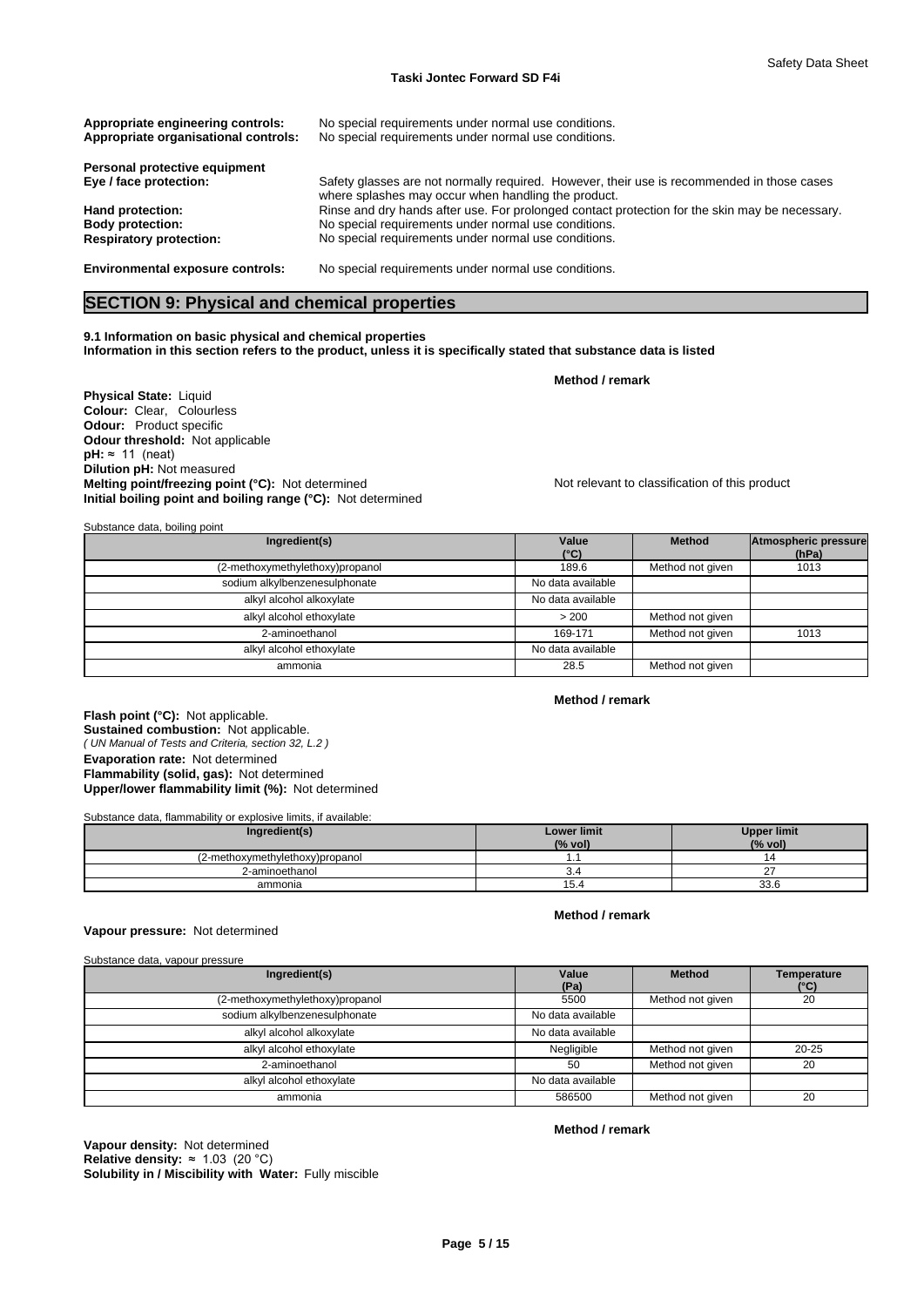#### Substance data, solubility in water

| Ingredient(s)                   | Value<br>(g/l)    | <b>Method</b>    | <b>Temperature</b><br>$(^{\circ}C)$ |
|---------------------------------|-------------------|------------------|-------------------------------------|
| (2-methoxymethylethoxy)propanol | Soluble           | Method not given | 20                                  |
| sodium alkylbenzenesulphonate   | No data available |                  |                                     |
| alkyl alcohol alkoxylate        | No data available |                  |                                     |
| alkyl alcohol ethoxylate        | Soluble           | Method not given | 20                                  |
| 2-aminoethanol                  | 1000              | Method not given | 20                                  |
| alkyl alcohol ethoxylate        | Partly soluble    |                  |                                     |
| ammonia                         | 100 Soluble       | Method not given | 20                                  |

Substance data, partition coefficient n-octanol/water (log Kow): see subsection 12.3

**Method / remark**

**Decomposition temperature:** Not applicable. **Autoignition temperature:** Not determined **Viscosity:** Not determined **Explosive properties:** Not explosive. **Oxidising properties:** Not oxidising.

9.2 Other information<br>Surface tension (N/m): Not determined **Corrosion to metals:** Not corrosive

Not relevant to classification of this product

Substance data, dissociation constant, if available:

## **SECTION 10: Stability and reactivity**

#### **10.1 Reactivity**

No reactivity hazards known under normal storage and use conditions.

#### **10.2 Chemical stability**

Stable under normal storage and use conditions.

#### **10.3 Possibility of hazardous reactions**

No hazardous reactions known under normal storage and use conditions.

#### **10.4 Conditions to avoid**

None known under normal storage and use conditions.

### **10.5 Incompatible materials**

Reacts with acids.

## **10.6 Hazardous decomposition products**

None known under normal storage and use conditions.

## **SECTION 11: Toxicological information**

#### **11.1 Information on toxicological effects**

Mixture data:.

#### **Relevant calculated ATE(s):**

ATE - Oral (mg/kg): >2000 ATE - Dermal (mg/kg): >2000 ATE - Inhalatory, vapours (mg/l): >20

### **Eye irritation and corrosivity Result:** Eye irritant 2

Substance data, where relevant and available, are listed below:.

#### **Acute toxicity** .<br>دote oral to

| walu via luxiully               |           |                      |                |                          |                             |
|---------------------------------|-----------|----------------------|----------------|--------------------------|-----------------------------|
| Ingredient(s)                   | Endpoint  | Value<br>(mg/kg)     | <b>Species</b> | <b>Method</b>            | <b>Exposure</b><br>time (h) |
| (2-methoxymethylethoxy)propanol | $LD_{50}$ | >4000                | Rat            | Method not given         |                             |
| sodium alkylbenzenesulphonate   |           | No data<br>available |                |                          |                             |
| alkyl alcohol alkoxylate        |           | No data<br>available |                |                          |                             |
| alkyl alcohol ethoxylate        | $LD_{50}$ | $>$ 300 - 2000       | Rat            | [OECD 423 (EU B.1 tris)] |                             |
| 2-aminoethanol                  | $LD_{50}$ | 1515                 | Rat            | OECD 401 (EU B.1)        |                             |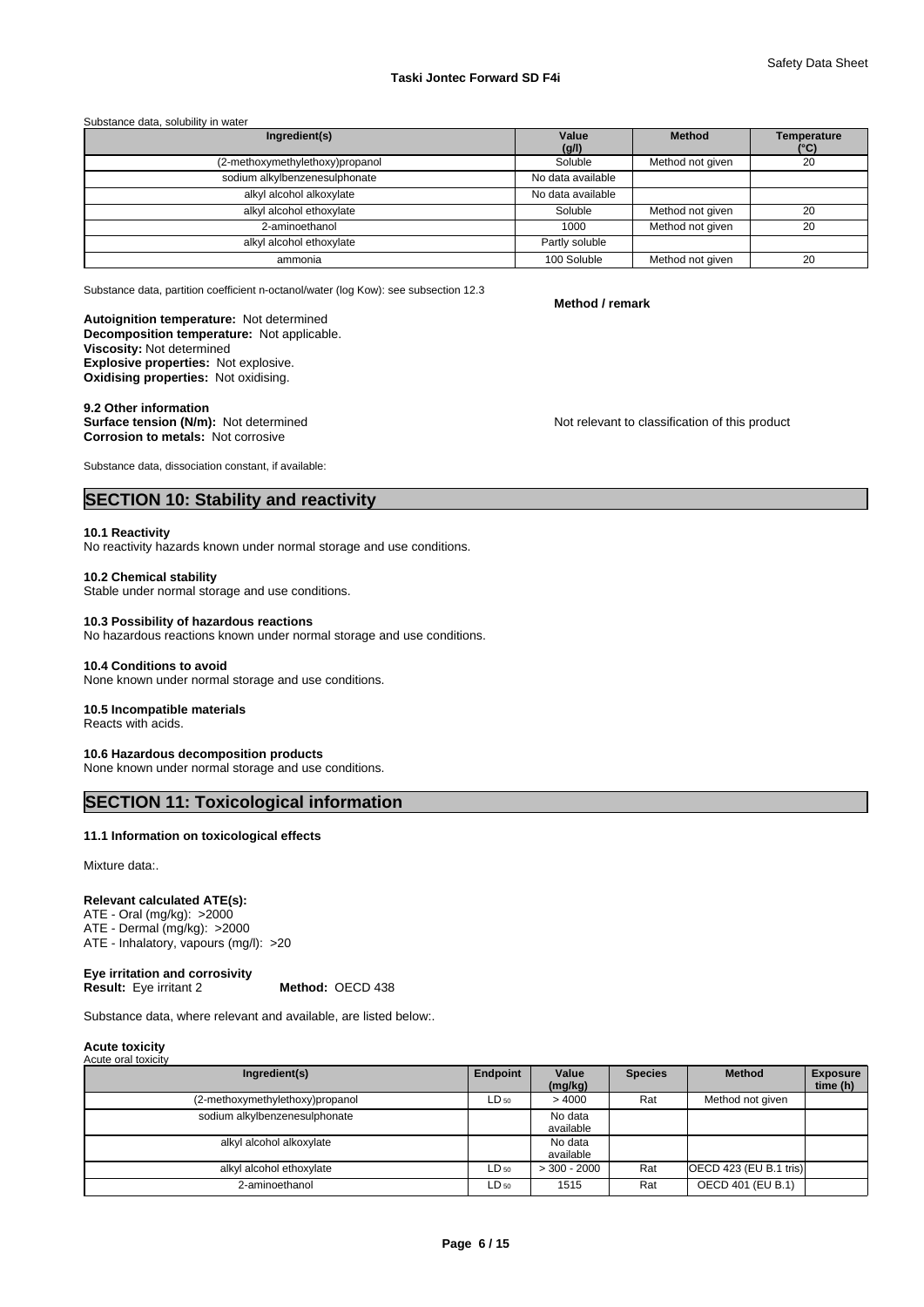| alcohol ethoxylate | $LD_{50}$ | 5000 | ⋻∼        | Method              |
|--------------------|-----------|------|-----------|---------------------|
| alkvl              |           |      | ĸa.       | not given           |
| ammonia            | $LD_{50}$ | 350  | ⋻∾<br>ĸa. | Method<br>not aiven |

Acute dermal toxicity

| Ingredient(s)                   | <b>Endpoint</b> | Value                | <b>Species</b> | <b>Method</b>    | <b>Exposure</b> |
|---------------------------------|-----------------|----------------------|----------------|------------------|-----------------|
|                                 |                 | (mg/kg)              |                |                  | time (h)        |
| (2-methoxymethylethoxy)propanol | $LD_{50}$       | 9510                 | Rabbit         | Method not given |                 |
| sodium alkylbenzenesulphonate   |                 | No data<br>available |                |                  |                 |
| alkyl alcohol alkoxylate        |                 | No data<br>available |                |                  |                 |
| alkyl alcohol ethoxylate        | $LD_{50}$       | > 2000               | Rabbit         | Method not given |                 |
| 2-aminoethanol                  | $LD_{50}$       | 1025                 | Rabbit         | Method not given |                 |
| alkyl alcohol ethoxylate        |                 | No data<br>available |                |                  |                 |
| ammonia                         |                 | No data<br>available |                |                  |                 |

| Acute inhalative toxicity       |                 |                                                 |                |                    |                             |
|---------------------------------|-----------------|-------------------------------------------------|----------------|--------------------|-----------------------------|
| Ingredient(s)                   | Endpoint        | Value<br>(mg/l)                                 | <b>Species</b> | <b>Method</b>      | <b>Exposure</b><br>time (h) |
| (2-methoxymethylethoxy)propanol | LC <sub>0</sub> | > 1.667<br>(vapour) No<br>mortality<br>observed | Rat            |                    |                             |
| sodium alkylbenzenesulphonate   |                 | No data<br>available                            |                |                    |                             |
| alkyl alcohol alkoxylate        |                 | No data<br>available                            |                |                    |                             |
| alkyl alcohol ethoxylate        |                 | No data<br>available                            |                |                    |                             |
| 2-aminoethanol                  |                 | No mortality<br>observed                        | Rat            | Non guideline test | 6                           |
| alkyl alcohol ethoxylate        |                 | No data<br>available                            |                |                    |                             |
| ammonia                         | $LC_{50}$       | 7.035                                           | Rat            | Method not given   | 0.5                         |

# **Irritation and corrosivity** Skin irritation and corrosivity

| <u>UNIT IIINUNUTI UNU VUNUSIVIIV</u> |                   |                |                   |                      |
|--------------------------------------|-------------------|----------------|-------------------|----------------------|
| Ingredient(s)                        | Result            | <b>Species</b> | <b>Method</b>     | <b>Exposure time</b> |
| (2-methoxymethylethoxy)propanol      | Not irritant      |                | Method not given  |                      |
| sodium alkylbenzenesulphonate        | No data available |                |                   |                      |
| alkyl alcohol alkoxylate             | No data available |                |                   |                      |
| alkyl alcohol ethoxylate             | Not irritant      | Rabbit         | OECD 404 (EU B.4) |                      |
| 2-aminoethanol                       | Corrosive         | Rabbit         | OECD 404 (EU B.4) |                      |
| alkyl alcohol ethoxylate             | Irritant          | Rabbit         | Method not given  |                      |
| ammonia                              | Corrosive         |                | Method not given  |                      |
|                                      |                   |                |                   |                      |

### Eye irritation and corrosivity

| Ingredient(s)                   | Result                       | <b>Species</b> | <b>Method</b>     | <b>Exposure time</b> |
|---------------------------------|------------------------------|----------------|-------------------|----------------------|
| (2-methoxymethylethoxy)propanol | Not corrosive or<br>irritant |                | Method not given  |                      |
| sodium alkylbenzenesulphonate   | No data available            |                |                   |                      |
| alkyl alcohol alkoxylate        | No data available            |                |                   |                      |
| alkyl alcohol ethoxylate        | Severe damage                | Rabbit         | Method not given  |                      |
| 2-aminoethanol                  | Severe damage                | Rabbit         | OECD 405 (EU B.5) |                      |
| alkyl alcohol ethoxylate        | Severe damage                | Rabbit         | Method not given  |                      |
| ammonia                         | Severe damage                |                | Method not given  |                      |

#### Respiratory tract irritation and corrosivity

| Ingredient(s)                   | Result                             | <b>Species</b> | <b>Method</b>    | <b>Exposure time</b> |
|---------------------------------|------------------------------------|----------------|------------------|----------------------|
| (2-methoxymethylethoxy)propanol | No data available                  |                |                  |                      |
| sodium alkylbenzenesulphonate   | No data available                  |                |                  |                      |
| alkyl alcohol alkoxylate        | No data available                  |                |                  |                      |
| alkyl alcohol ethoxylate        | No data available                  |                |                  |                      |
| 2-aminoethanol                  | Irritating to<br>respiratory tract |                | Method not given |                      |
| alkyl alcohol ethoxylate        | No data available                  |                |                  |                      |
| ammonia                         | Irritating to<br>respiratory tract |                | Method not given |                      |

**Sensitisation** Sensitisation by skin contact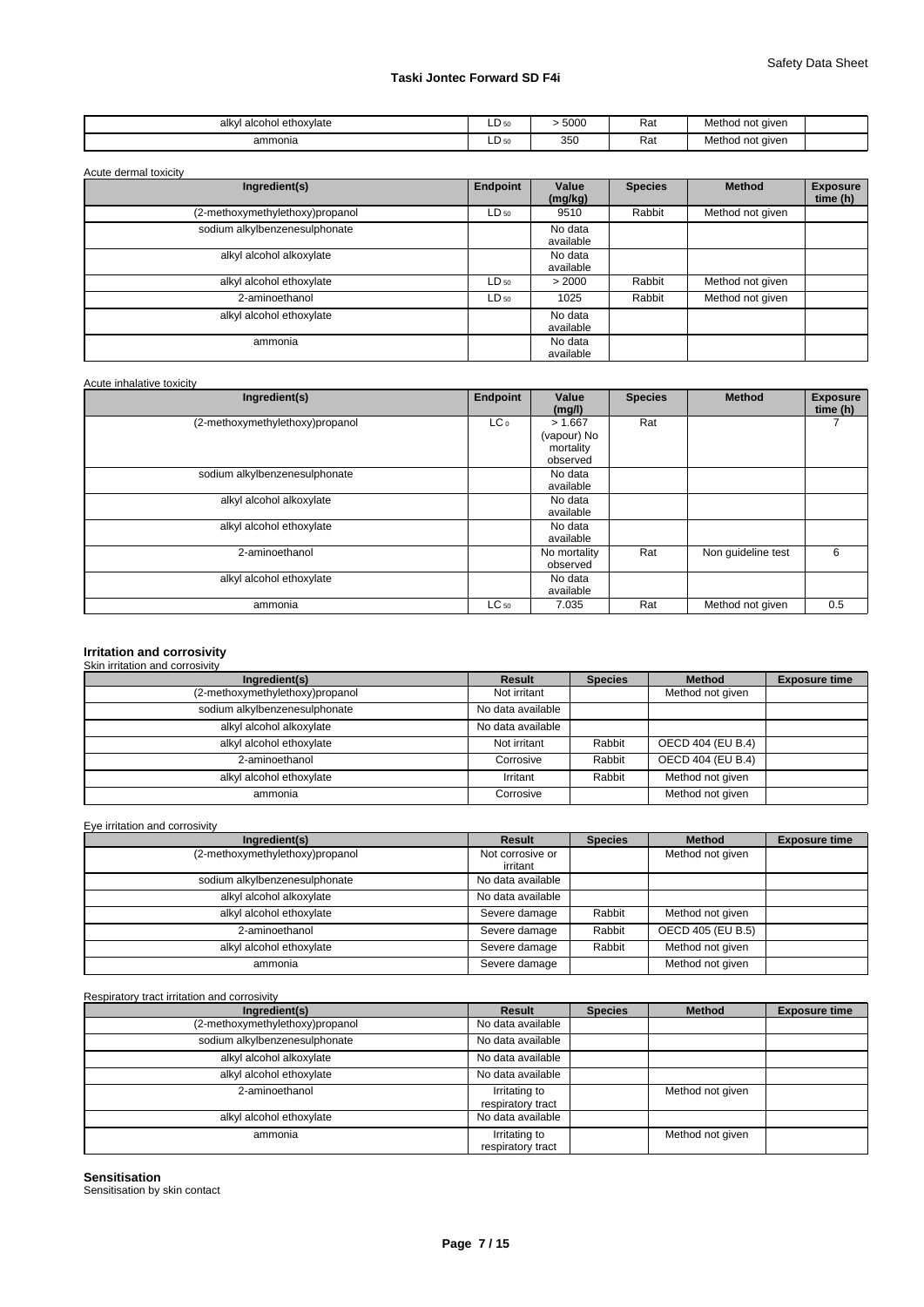| Ingredient(s)                   | Result            | <b>Species</b> | <b>Method</b>                      | <b>Exposure time (h)</b> |
|---------------------------------|-------------------|----------------|------------------------------------|--------------------------|
| (2-methoxymethylethoxy)propanol | Not sensitising   |                | Method not given                   |                          |
| sodium alkylbenzenesulphonate   | No data available |                |                                    |                          |
| alkyl alcohol alkoxylate        | No data available |                |                                    |                          |
| alkyl alcohol ethoxylate        | Not sensitising   | Guinea pig     | Method not given                   |                          |
| 2-aminoethanol                  | Not sensitising   | Guinea pig     | OECD 406 (EU B.6) /<br><b>GPMT</b> |                          |
| alkyl alcohol ethoxylate        | No data available |                |                                    |                          |
| ammonia                         | Not sensitising   |                | Method not given                   |                          |

#### Sensitisation by inhalation

| Ingredient(s)                   | Result            | <b>Species</b> | <b>Method</b> | <b>Exposure time</b> |
|---------------------------------|-------------------|----------------|---------------|----------------------|
| (2-methoxymethylethoxy)propanol | No data available |                |               |                      |
| sodium alkylbenzenesulphonate   | No data available |                |               |                      |
| alkyl alcohol alkoxylate        | No data available |                |               |                      |
| alkyl alcohol ethoxylate        | No data available |                |               |                      |
| 2-aminoethanol                  | No data available |                |               |                      |
| alkyl alcohol ethoxylate        | No data available |                |               |                      |
| ammonia                         | No data available |                |               |                      |

### **CMR effects (carcinogenicity, mutagenicity and toxicity for reproduction)**

#### **Mutagenicity Ingredient(s) Result (in-vitro) Method (in-vitro)**  Result (in-vivo) **Method (in-vivo)** (2-methoxymethylethoxy)propanol No evidence for mutagenicity, negative test results Method not given No data available sodium alkylbenzenesulphonate No data available No data available No data available alkyl alcohol alkoxylate No data available No data available alkyl alcohol ethoxylate Mo evidence of genotoxicity, negative Method r<br>given test results Method not given test results No evidence of genotoxicity, negative Method not given 2-aminoethanol No evidence for mutagenicity, negative test results OECD 471 (EU No evidence for mutagenicity, negative OECD 474 (EU) B.12/13) OECD test results 473 OECD 476 (Mouse lymphoma) OECD 474 (EU  $\overline{B}$ .12) alkyl alcohol ethoxylate No data available No data available ammonia No evidence for mutagenicity No evidence for mutagenicity

### **Carcinogenicity**

| Ingredient(s)                   | <b>Effect</b>                                          |
|---------------------------------|--------------------------------------------------------|
| (2-methoxymethylethoxy)propanol | No evidence for carcinogenicity, negative test results |
| sodium alkylbenzenesulphonate   | No data available                                      |
| alkyl alcohol alkoxylate        | No data available                                      |
| alkyl alcohol ethoxylate        | No evidence for carcinogenicity, weight-of-evidence    |
| 2-aminoethanol                  | No evidence for carcinogenicity, weight-of-evidence    |
| alkyl alcohol ethoxylate        | No data available                                      |
| ammonia                         | No data available                                      |

#### Toxicity for reproduction

| Ingredient(s)                        | <b>Endpoint</b> | <b>Specific effect</b> | Value<br>$(mg/kg)$ bw/d) | <b>Species</b> | <b>Method</b>                  | <b>Exposure</b><br>time | <b>Remarks and other effects</b><br>reported                                                     |
|--------------------------------------|-----------------|------------------------|--------------------------|----------------|--------------------------------|-------------------------|--------------------------------------------------------------------------------------------------|
| (2-methoxymethylethox)<br>y)propanol |                 |                        | No data<br>available     |                |                                |                         | No evidence for reproductive<br>toxicity                                                         |
| sodium<br>alkylbenzenesulphonat      |                 |                        | No data<br>available     |                |                                |                         |                                                                                                  |
| alkyl alcohol alkoxylate             |                 |                        | No data<br>available     |                |                                |                         |                                                                                                  |
| alkyl alcohol ethoxylate             | <b>NOAEL</b>    | Teratogenic effects    | > 50                     | Rat            | Not known                      |                         | No known significant effects or<br>critical hazards                                              |
| 2-aminoethanol                       | <b>NOAEL</b>    | Developmental toxicity | > 75                     | Rabbit         | OECD 414<br>(EU B.31),<br>oral |                         | 6 - 15 day(s) No evidence for developmental<br>toxicity No evidence for<br>reproductive toxicity |
| alkyl alcohol ethoxylate             |                 |                        | No data<br>available     |                |                                |                         |                                                                                                  |
| ammonia                              |                 |                        | No data<br>available     |                |                                |                         | No evidence for reproductive<br>toxicity                                                         |

#### **Repeated dose toxicity**

Sub-acute or sub-chronic oral toxicity

| Ingredient(s)                   | <b>Endpoint</b> | Value<br>(mg/kg bw/d) | <b>Species</b> | <b>Method</b> | time (days) | <b>Exposure   Specific effects and organs  </b><br>affected |
|---------------------------------|-----------------|-----------------------|----------------|---------------|-------------|-------------------------------------------------------------|
| (2-methoxymethylethoxy)propanol |                 | No data               |                |               |             |                                                             |
|                                 |                 | available             |                |               |             |                                                             |
| sodium alkylbenzenesulphonate   |                 | No data               |                |               |             |                                                             |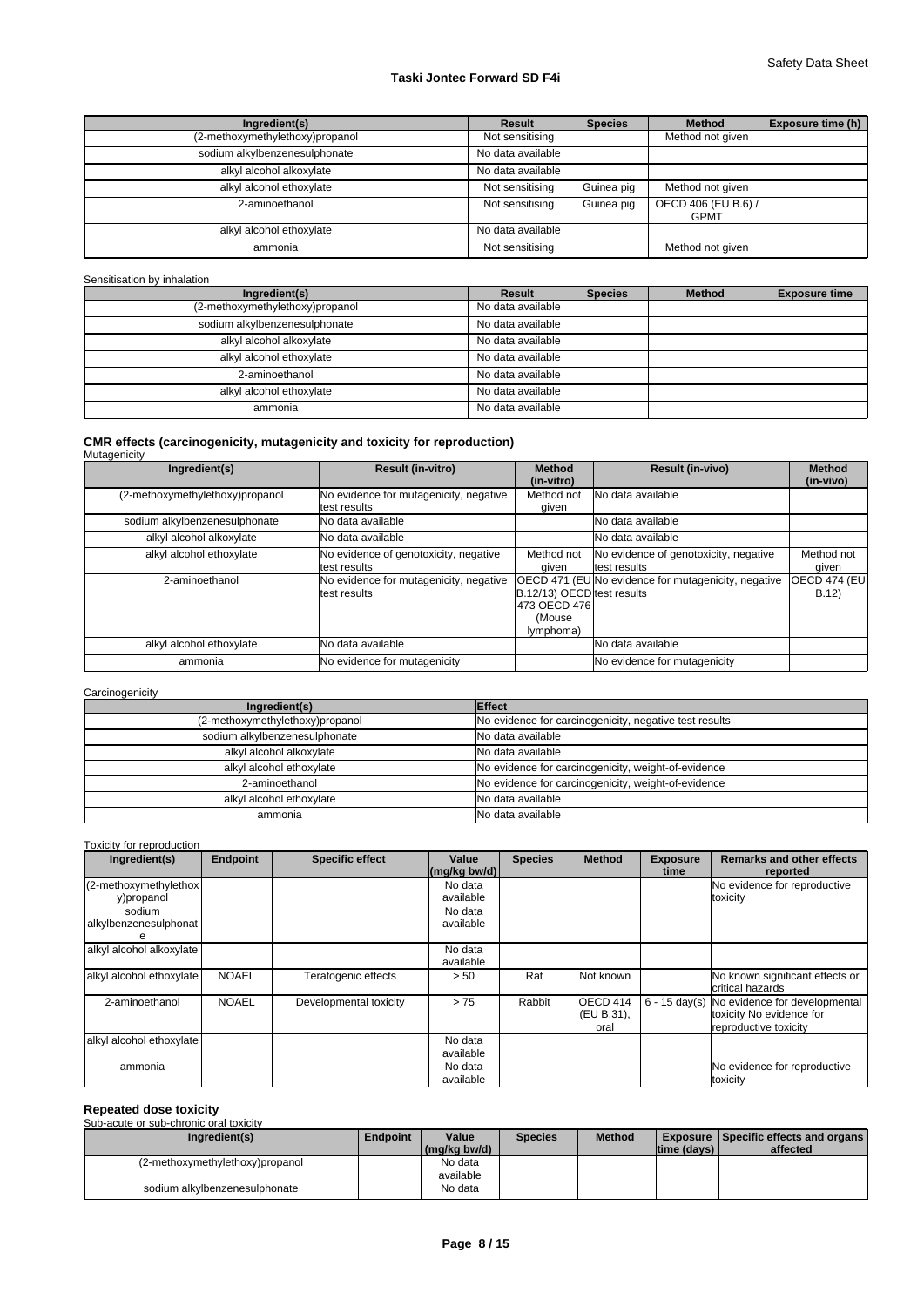|                          |              | available |     |            |    |  |
|--------------------------|--------------|-----------|-----|------------|----|--|
| alkyl alcohol alkoxylate |              | No data   |     |            |    |  |
|                          |              | available |     |            |    |  |
| alkyl alcohol ethoxylate |              | No data   |     |            |    |  |
|                          |              | available |     |            |    |  |
| 2-aminoethanol           | <b>NOAEL</b> | 300       | Rat |            | 75 |  |
| alkyl alcohol ethoxylate |              | No data   |     |            |    |  |
|                          |              | available |     |            |    |  |
| ammonia                  | <b>NOAEL</b> | 68        |     | Method not |    |  |
|                          |              |           |     | given      |    |  |

### Sub-chronic dermal toxicity

| Ingredient(s)                   | Endpoint | Value<br>(mg/kg bw/d) | <b>Species</b> | <b>Method</b> | <b>Exposure</b><br> time (days) | Specific effects and organs<br>affected |
|---------------------------------|----------|-----------------------|----------------|---------------|---------------------------------|-----------------------------------------|
| (2-methoxymethylethoxy)propanol |          | No data<br>available  |                |               |                                 |                                         |
| sodium alkylbenzenesulphonate   |          | No data<br>available  |                |               |                                 |                                         |
| alkyl alcohol alkoxylate        |          | No data<br>available  |                |               |                                 |                                         |
| alkyl alcohol ethoxylate        |          | No data<br>available  |                |               |                                 |                                         |
| 2-aminoethanol                  |          | No data<br>available  |                |               |                                 |                                         |
| alkyl alcohol ethoxylate        |          | No data<br>available  |                |               |                                 |                                         |
| ammonia                         |          | No data<br>available  |                |               |                                 |                                         |

#### Sub-chronic inhalation toxicity

| Ingredient(s)                   | Endpoint | Value<br>(mg/kg bw/d) | <b>Species</b> | <b>Method</b> | $ time$ (days) $ $ | Exposure Specific effects and organs<br>affected |
|---------------------------------|----------|-----------------------|----------------|---------------|--------------------|--------------------------------------------------|
| (2-methoxymethylethoxy)propanol |          | No data<br>available  |                |               |                    |                                                  |
| sodium alkylbenzenesulphonate   |          | No data<br>available  |                |               |                    |                                                  |
| alkyl alcohol alkoxylate        |          | No data<br>available  |                |               |                    |                                                  |
| alkyl alcohol ethoxylate        |          | No data<br>available  |                |               |                    |                                                  |
| 2-aminoethanol                  |          | No data<br>available  |                |               |                    |                                                  |
| alkyl alcohol ethoxylate        |          | No data<br>available  |                |               |                    |                                                  |
| ammonia                         |          | No data<br>available  |                |               |                    |                                                  |

#### Chronic toxicity

| Ingredient(s)            | <b>Exposure</b> | <b>Endpoint</b> | Value                                            | <b>Species</b> | <b>Method</b> | <b>Exposure</b> | Specific effects and                            | <b>Remark</b> |
|--------------------------|-----------------|-----------------|--------------------------------------------------|----------------|---------------|-----------------|-------------------------------------------------|---------------|
|                          | route           |                 | $\left \frac{\text{mg}}{\text{kg}}\right $ bw/d) |                |               | time            | organs affected                                 |               |
| (2-methoxymethylethox)   |                 |                 | No data                                          |                |               |                 |                                                 |               |
| y)propanol               |                 |                 | available                                        |                |               |                 |                                                 |               |
| sodium                   |                 |                 | No data                                          |                |               |                 |                                                 |               |
| alkylbenzenesulphonat    |                 |                 | available                                        |                |               |                 |                                                 |               |
|                          |                 |                 |                                                  |                |               |                 |                                                 |               |
| alkyl alcohol alkoxylate |                 |                 | No data                                          |                |               |                 |                                                 |               |
|                          |                 |                 | available                                        |                |               |                 |                                                 |               |
| alkyl alcohol ethoxylate | Oral            | <b>NOAEL</b>    | 50                                               | Rat            |               |                 | Method not 24 month(s) Effects on organ weights |               |
|                          |                 |                 |                                                  |                | given         |                 |                                                 |               |
| 2-aminoethanol           |                 |                 | No data                                          |                |               |                 |                                                 |               |
|                          |                 |                 | available                                        |                |               |                 |                                                 |               |
| alkyl alcohol ethoxylate |                 |                 | No data                                          |                |               |                 |                                                 |               |
|                          |                 |                 | available                                        |                |               |                 |                                                 |               |
| ammonia                  |                 |                 | No data                                          |                |               |                 |                                                 |               |
|                          |                 |                 | available                                        |                |               |                 |                                                 |               |

### STOT-single exposure

| . <u>.</u>                      |                   |
|---------------------------------|-------------------|
| Ingredient(s)                   | Affected organ(s) |
| (2-methoxymethylethoxy)propanol | No data available |
| sodium alkylbenzenesulphonate   | No data available |
| alkyl alcohol alkoxylate        | No data available |
| alkyl alcohol ethoxylate        | Not applicable    |
| 2-aminoethanol                  | No data available |
| alkyl alcohol ethoxylate        | No data available |
| ammonia                         | No data available |

## STOT-repeated exposure

| redient(s<br>ЧN,              | organis<br>™ecte⊾.             |
|-------------------------------|--------------------------------|
| -methoxymethylethoxy)propanol | <b>INo</b><br>o data available |
| sodium alkylbenzenesulphonate | <b>INo</b><br>data available د |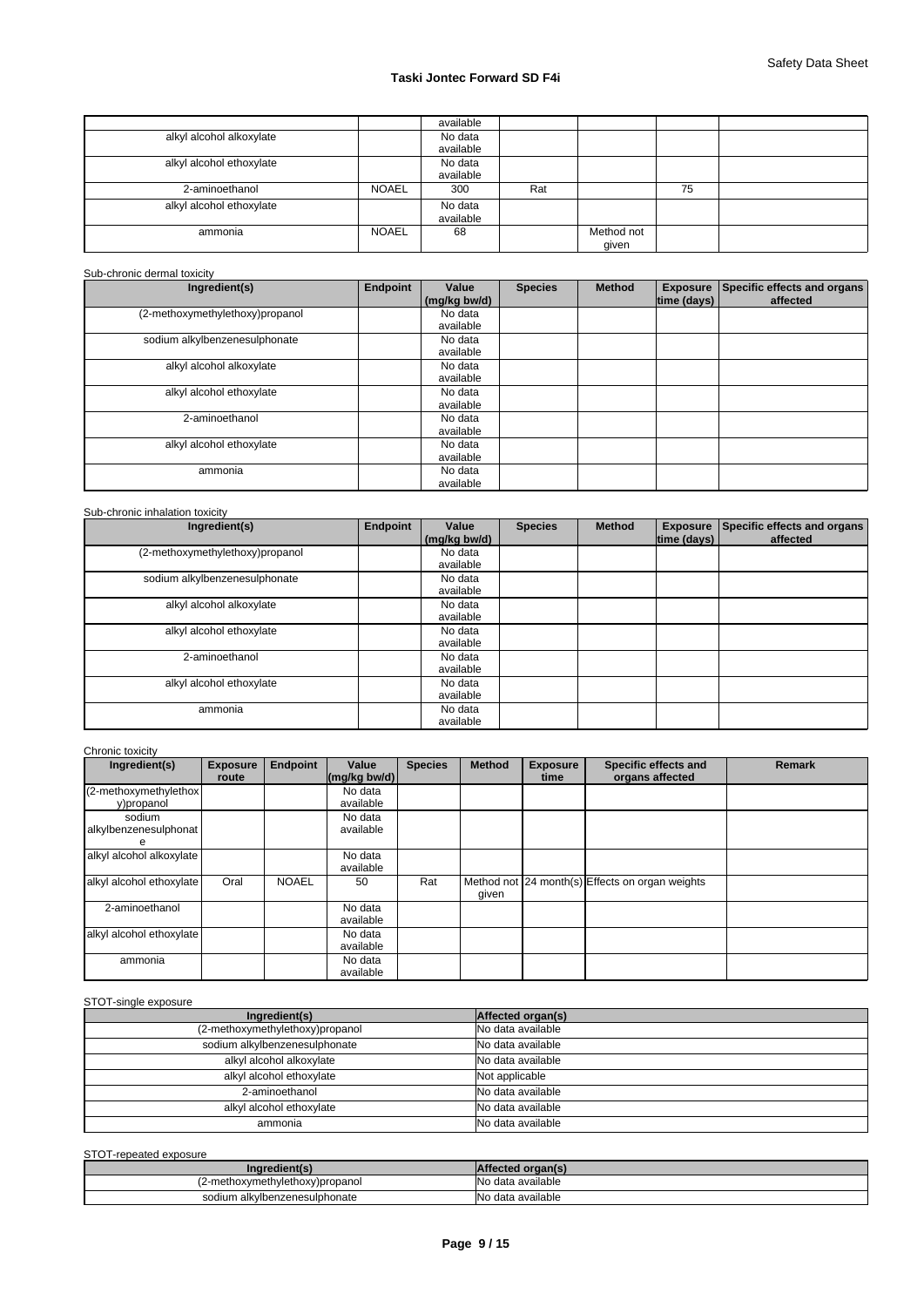| alkyl alcohol alkoxylate | No data available |
|--------------------------|-------------------|
| alkyl alcohol ethoxylate | Not applicable    |
| 2-aminoethanol           | No data available |
| alkyl alcohol ethoxylate | No data available |
| ammonia                  | No data available |

### **Aspiration hazard**

Substances with an aspiration hazard (H304), if any, are listed in section 3. If relevant, see section 9 for dynamic viscosity and relative density of the product.

#### **Potential adverse health effects and symptoms**

Effects and symptoms related to the product, if any, are listed in subsection 4.2.

## **SECTION 12: Ecological information**

#### **12.1 Toxicity**

No data is available on the mixture.

Substance data, where relevant and available, are listed below:

# **Aquatic short-term toxicity** Aquatic short-term toxicity - fish

| Ingredient(s)                   | Endpoint  | Value<br>(mg/l)      | <b>Species</b>         | <b>Method</b>     | <b>Exposure</b><br>time (h) |
|---------------------------------|-----------|----------------------|------------------------|-------------------|-----------------------------|
| (2-methoxymethylethoxy)propanol | $LC_{50}$ | >1000                | Poecilia<br>reticulata | Method not given  | 96                          |
| sodium alkylbenzenesulphonate   |           | No data<br>available |                        |                   |                             |
| alkyl alcohol alkoxylate        |           | No data<br>available |                        |                   |                             |
| alkyl alcohol ethoxylate        | $LC_{50}$ | 1 - 10               | Cyprinus carpio        | OECD 203 (EU C.1) | 96                          |
| 2-aminoethanol                  | $LC_{50}$ | 349                  | Cyprinus carpio        | OECD 203 (EU C.1) | 96                          |
| alkyl alcohol ethoxylate        | $LC_{50}$ | $10 - 100$           | Oncorhynchus<br>mykiss | Method not given  | 96                          |
| ammonia                         | $LC_{50}$ | $0.56 - 2.48$        | Fish                   | Method not given  | 96                          |

| Aquatic short-term toxicity - crustacea |          |                      |                         |                  |                             |
|-----------------------------------------|----------|----------------------|-------------------------|------------------|-----------------------------|
| Ingredient(s)                           | Endpoint | Value<br>(mg/l)      | <b>Species</b>          | <b>Method</b>    | <b>Exposure</b><br>time (h) |
| (2-methoxymethylethoxy)propanol         | EC 50    | 1919                 | Daphnia<br>magna Straus | Method not given | 48                          |
| sodium alkylbenzenesulphonate           |          | No data<br>available |                         |                  |                             |
| alkyl alcohol alkoxylate                |          | No data<br>available |                         |                  |                             |
| alkyl alcohol ethoxylate                | EC 50    | $1 - 10$             | Daphnia<br>magna Straus | OECD 202. static | 48                          |
| 2-aminoethanol                          | EC 50    | 65                   | Daphnia<br>magna Straus | OECD 202. static | 48                          |
| alkyl alcohol ethoxylate                | EC 50    | $10 - 100$           | Not specified           | Read across      | 48                          |
| ammonia                                 | EC 50    | $1.1 - 22.8$         | Daphnia<br>magna Straus | Method not given |                             |

| Aquatic short-term toxicity - algae |             |                      |                                        |                   |                             |
|-------------------------------------|-------------|----------------------|----------------------------------------|-------------------|-----------------------------|
| Ingredient(s)                       | Endpoint    | Value<br>(mg/l)      | <b>Species</b>                         | <b>Method</b>     | <b>Exposure</b><br>time (h) |
| (2-methoxymethylethoxy)propanol     | EC 50       | >969                 | Selenastrum<br>capricornutum           | Method not given  | 72                          |
| sodium alkylbenzenesulphonate       |             | No data<br>available |                                        |                   |                             |
| alkyl alcohol alkoxylate            |             | No data<br>available |                                        |                   |                             |
| alkyl alcohol ethoxylate            | EC 50       | $1 - 10$             | <b>Desmodesmus</b><br>subspicatus      | OECD 201. static  | 72                          |
| 2-aminoethanol                      | <b>NOEC</b> |                      | Pseudokirchner<br>iella<br>subcapitata | OECD 201 (EU C.3) | 72                          |
| alkyl alcohol ethoxylate            | $EC_{50}$   | $10 - 100$           | Not specified                          | Read across       | 72                          |
| ammonia                             |             | No data<br>available |                                        |                   | $\overline{\phantom{a}}$    |

| Aquatic short-term toxicity - marine species |                 |                 |                |               |                                |
|----------------------------------------------|-----------------|-----------------|----------------|---------------|--------------------------------|
| Ingredient(s)                                | <b>Endpoint</b> | Value<br>(mg/l) | <b>Species</b> | <b>Method</b> | <b>Exposure</b><br>time (davs) |
| (2-methoxymethylethoxy)propanol              |                 | No data         |                |               |                                |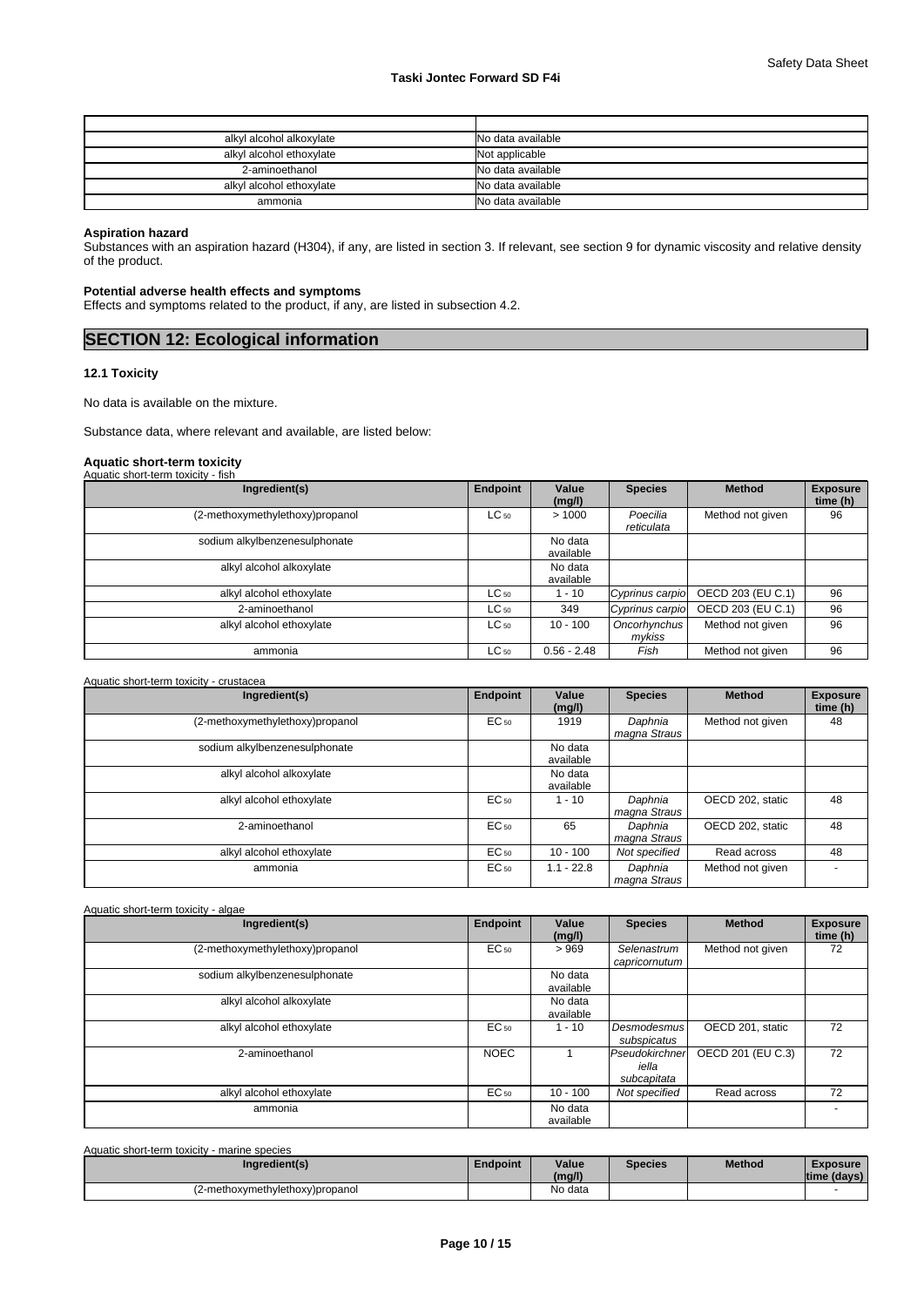|                               | available            |  |   |
|-------------------------------|----------------------|--|---|
| sodium alkylbenzenesulphonate | No data<br>available |  |   |
| alkyl alcohol alkoxylate      | No data<br>available |  |   |
| alkyl alcohol ethoxylate      | No data<br>available |  | ۰ |
| 2-aminoethanol                | No data<br>available |  |   |
| alkyl alcohol ethoxylate      | No data<br>available |  |   |
| ammonia                       | No data<br>available |  |   |

#### Impact on sewage plants - toxicity to bacteria

| Ingredient(s)                   | Endpoint  | Value<br>(mg/l)      | <b>Inoculum</b>       | <b>Method</b>                             | <b>Exposure</b><br>time |
|---------------------------------|-----------|----------------------|-----------------------|-------------------------------------------|-------------------------|
| (2-methoxymethylethoxy)propanol | $EC_{10}$ | 4168                 | Pseudomonas<br>putida | Method not given                          |                         |
| sodium alkylbenzenesulphonate   |           | No data<br>available |                       |                                           |                         |
| alkyl alcohol alkoxylate        |           | No data<br>available |                       |                                           |                         |
| alkyl alcohol ethoxylate        | $EC_{10}$ | >10000               | Activated<br>sludge   | DIN 38412 / Part 8                        | 17 hour(s)              |
| 2-aminoethanol                  | EC 50     | >1000                | Activated<br>sludge   | DIN EN ISO<br>8192-OECD<br>209-88/302/EEC | 3 hour(s)               |
| alkyl alcohol ethoxylate        | $EC_{10}$ | > 2000               | Activated<br>sludge   | DEV-L <sub>2</sub>                        |                         |
| ammonia                         |           | No data<br>available |                       |                                           |                         |

# **Aquatic long-term toxicity** Aquatic long-term toxicity - fish

| Ingredient(s)                   | Endpoint    | Value<br>(mg/l)      | <b>Species</b>  | <b>Method</b> | <b>Exposure</b><br>time | <b>Effects observed</b> |
|---------------------------------|-------------|----------------------|-----------------|---------------|-------------------------|-------------------------|
| (2-methoxymethylethoxy)propanol |             | No data<br>available |                 |               |                         |                         |
| sodium alkylbenzenesulphonate   |             | No data<br>available |                 |               |                         |                         |
| alkyl alcohol alkoxylate        |             | No data<br>available |                 |               |                         |                         |
| alkyl alcohol ethoxylate        |             | No data<br>available |                 |               |                         |                         |
| 2-aminoethanol                  | <b>NOEC</b> | 1.2                  | Oryzias latipes | OECD 210      | $30 \text{ day}(s)$     |                         |
| alkyl alcohol ethoxylate        |             | No data<br>available |                 |               |                         |                         |
| ammonia                         |             | No data<br>available |                 |               |                         |                         |

#### Aquatic long-term toxicity - crustacea

| Ingredient(s)                   | Endpoint    | Value<br>(mg/l)      | <b>Species</b>   | <b>Method</b>       | <b>Exposure</b><br>time | <b>Effects observed</b> |
|---------------------------------|-------------|----------------------|------------------|---------------------|-------------------------|-------------------------|
| (2-methoxymethylethoxy)propanol | <b>NOEC</b> | > 0.5                | Daphnia<br>magna | Method not<br>given | $22 \text{ day}(s)$     |                         |
| sodium alkylbenzenesulphonate   |             | No data<br>available |                  |                     |                         |                         |
| alkyl alcohol alkoxylate        |             | No data<br>available |                  |                     |                         |                         |
| alkyl alcohol ethoxylate        |             | No data<br>available |                  |                     |                         |                         |
| 2-aminoethanol                  | <b>NOEC</b> | 0.85                 | Daphnia<br>magna | OECD <sub>211</sub> | $21 \text{ day}(s)$     |                         |
| alkyl alcohol ethoxylate        |             | No data<br>available |                  |                     |                         |                         |
| ammonia                         |             | No data<br>available |                  |                     |                         |                         |

## Aquatic toxicity to other aquatic benthic organisms, including sediment-dwelling organisms, if available:

| Ingredient(s)                   | Endpoint | Value<br>(mg/kg dw<br>sediment) | <b>Species</b> | <b>Method</b> | <b>Exposure</b><br> time (days) | <b>Effects observed</b> |
|---------------------------------|----------|---------------------------------|----------------|---------------|---------------------------------|-------------------------|
| (2-methoxymethylethoxy)propanol |          | No data                         |                |               |                                 |                         |
|                                 |          | available                       |                |               |                                 |                         |
| sodium alkylbenzenesulphonate   |          | No data                         |                |               |                                 |                         |
|                                 |          | available                       |                |               |                                 |                         |
| alkyl alcohol alkoxylate        |          | No data                         |                |               |                                 |                         |
|                                 |          | available                       |                |               |                                 |                         |
| alkyl alcohol ethoxylate        |          | No data                         |                |               |                                 |                         |
|                                 |          | available                       |                |               |                                 |                         |
| 2-aminoethanol                  |          | No data                         |                |               |                                 |                         |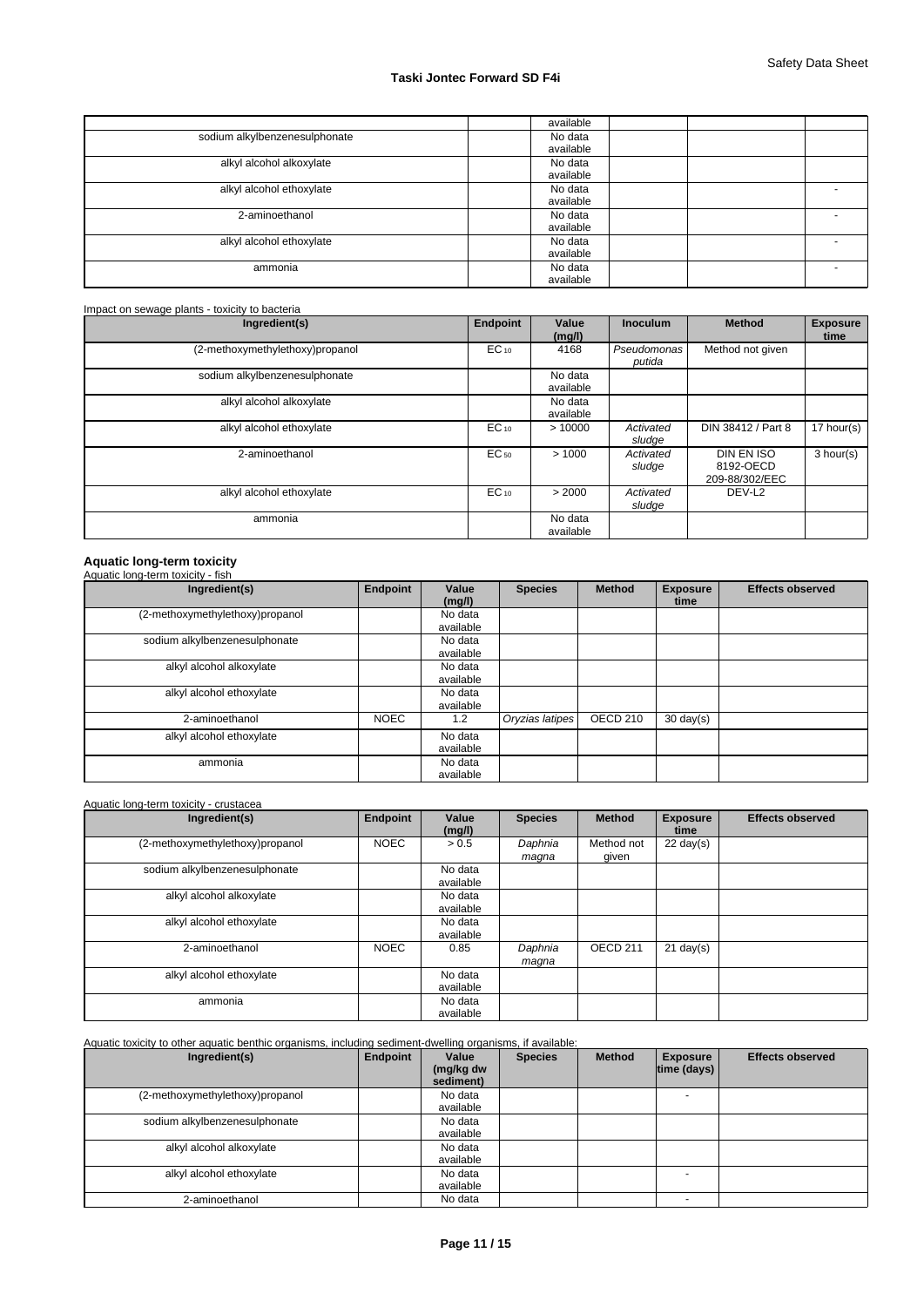|                          | available |  |  |
|--------------------------|-----------|--|--|
| alkyl alcohol ethoxylate | No data   |  |  |
|                          | available |  |  |
| ammonia                  | No data   |  |  |
|                          | available |  |  |

**Terrestrial toxicity** Terrestrial toxicity - soil invertebrates, including earthworms, if available:

| Ingredient(s)                   | Endpoint    | Value<br>(mg/kg dw<br>soil) | <b>Species</b> | <b>Method</b> | <b>Exposure</b><br> time (days) | <b>Effects observed</b> |
|---------------------------------|-------------|-----------------------------|----------------|---------------|---------------------------------|-------------------------|
| (2-methoxymethylethoxy)propanol |             | No data<br>available        |                |               |                                 |                         |
| alkyl alcohol ethoxylate        | <b>NOEC</b> | 220                         | Eisenia fetida |               | <b>.</b>                        |                         |
| 2-aminoethanol                  |             | No data<br>available        |                |               | $\overline{\phantom{a}}$        |                         |
| alkyl alcohol ethoxylate        |             | No data<br>available        |                |               | <b>.</b>                        |                         |
| ammonia                         |             | No data<br>available        |                |               | $\overline{\phantom{a}}$        |                         |

#### Terrestrial toxicity - plants, if available:

| Ingredient(s)                   | Endpoint    | Value<br>(mg/kg dw<br>soil) | <b>Species</b>      | <b>Method</b>       | <b>Exposure</b><br>time (days) | <b>Effects observed</b> |
|---------------------------------|-------------|-----------------------------|---------------------|---------------------|--------------------------------|-------------------------|
| (2-methoxymethylethoxy)propanol |             | No data<br>available        |                     |                     |                                |                         |
| alkyl alcohol ethoxylate        | <b>NOEC</b> | 10                          | Lepidium<br>sativum | OECD <sub>208</sub> | ٠                              |                         |
| 2-aminoethanol                  |             | No data<br>available        |                     |                     |                                |                         |
| alkyl alcohol ethoxylate        |             | No data<br>available        |                     |                     |                                |                         |
| ammonia                         |             | No data<br>available        |                     |                     | $\sim$                         |                         |

#### Terrestrial toxicity - birds, if available:

| Ingredient(s)                   | Endpoint | Value                | <b>Species</b> | <b>Method</b> | <b>Exposure</b><br> time (days) | <b>Effects observed</b> |
|---------------------------------|----------|----------------------|----------------|---------------|---------------------------------|-------------------------|
| (2-methoxymethylethoxy)propanol |          | No data<br>available |                |               |                                 |                         |
| alkyl alcohol ethoxylate        |          | No data<br>available |                |               |                                 |                         |
| 2-aminoethanol                  |          | No data<br>available |                |               | <b>.</b>                        |                         |
| alkyl alcohol ethoxylate        |          | No data<br>available |                |               |                                 |                         |
| ammonia                         |          | No data<br>available |                |               |                                 |                         |

#### Terrestrial toxicity - beneficial insects, if available:

| Ingredient(s)                   | Endpoint | Value<br>(mg/kg dw<br>soil) | <b>Species</b> | <b>Method</b> | <b>Exposure</b><br> time (days) | <b>Effects observed</b> |
|---------------------------------|----------|-----------------------------|----------------|---------------|---------------------------------|-------------------------|
| (2-methoxymethylethoxy)propanol |          | No data                     |                |               |                                 |                         |
|                                 |          | available                   |                |               |                                 |                         |
| alkyl alcohol ethoxylate        |          | No data                     |                |               |                                 |                         |
|                                 |          | available                   |                |               |                                 |                         |
| 2-aminoethanol                  |          | No data                     |                |               |                                 |                         |
|                                 |          | available                   |                |               |                                 |                         |
| alkyl alcohol ethoxylate        |          | No data                     |                |               |                                 |                         |
|                                 |          | available                   |                |               |                                 |                         |
| ammonia                         |          | No data                     |                |               | $\sim$                          |                         |
|                                 |          | available                   |                |               |                                 |                         |

## Terrestrial toxicity - soil bacteria, if available:

| Ingredient(s)                   | Endpoint | Value<br>(mg/kg dw<br>soil) | <b>Species</b> | <b>Method</b> | <b>Exposure</b><br> time (days) | <b>Effects observed</b> |
|---------------------------------|----------|-----------------------------|----------------|---------------|---------------------------------|-------------------------|
| (2-methoxymethylethoxy)propanol |          | No data<br>available        |                |               |                                 |                         |
| alkyl alcohol ethoxylate        |          | No data<br>available        |                |               | $\overline{\phantom{a}}$        |                         |
| 2-aminoethanol                  |          | No data<br>available        |                |               | $\overline{a}$                  |                         |
| alkyl alcohol ethoxylate        |          | No data<br>available        |                |               | $\overline{\phantom{a}}$        |                         |
| ammonia                         |          | No data<br>available        |                |               | $\overline{\phantom{a}}$        |                         |

**12.2 Persistence and degradability**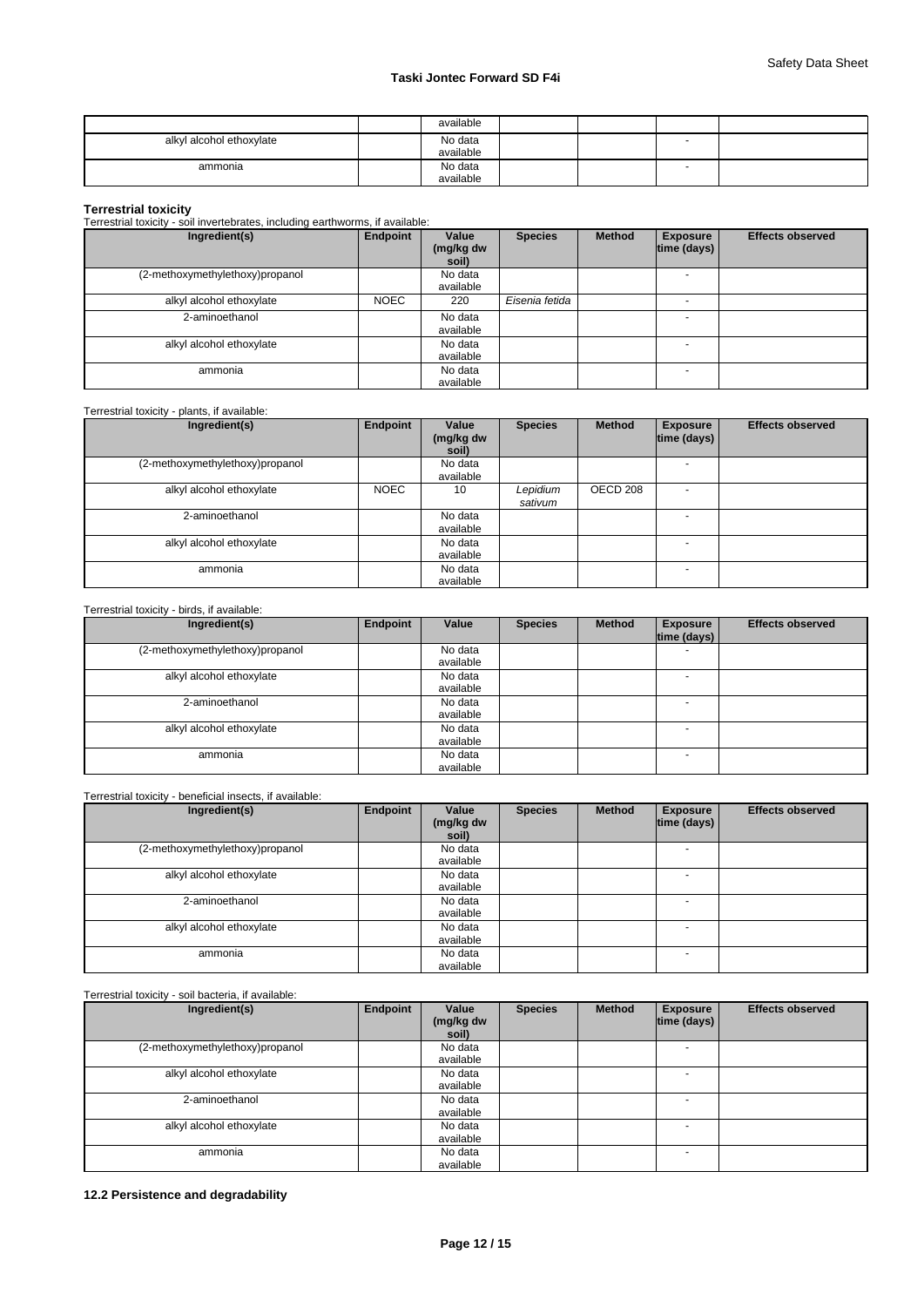**Abiotic degradation** Abiotic degradation - photodegradation in air, if available:

| Inai                          | 10.110<br>-life time<br>aau - | <b>Methog</b>                             | <b>valuation</b>                                   | Remark |
|-------------------------------|-------------------------------|-------------------------------------------|----------------------------------------------------|--------|
| -methoxymethylethoxy)propanol | day(s)                        | Method<br>l not giver<br>.<br>___<br>$-1$ | , photodegradable .<br><b>IRapidly</b><br>- 1<br>. |        |

Abiotic degradation - hydrolysis, if available:

Abiotic degradation - other processes, if available:

**Biodegradation** Ready biodegradability - aerobic conditions

| Ingredient(s)                   | Inoculum | Analytical<br>method | DT 50                  | <b>Method</b> | <b>Evaluation</b>                       |
|---------------------------------|----------|----------------------|------------------------|---------------|-----------------------------------------|
| (2-methoxymethylethoxy)propanol |          | Oxygen depletion     | 75 % in 28 day(s)      | OECD 301F     | Readily biodegradable                   |
| sodium alkylbenzenesulphonate   |          |                      |                        |               | Readily biodegradable                   |
| alkyl alcohol alkoxylate        |          |                      |                        |               | No data available                       |
| alkyl alcohol ethoxylate        |          | $CO2$ production     | > 60 % in 28<br>day(s) | OECD 301B     | Readily biodegradable                   |
| 2-aminoethanol                  |          | DOC reduction        | > 90 % in 21<br>day(s) | OECD 301A     | Readily biodegradable                   |
| alkyl alcohol ethoxylate        |          | $CO2$ production     | > 60 % in 28<br>day(s) | OECD 301B     | Readily biodegradable                   |
| ammonia                         |          |                      |                        |               | Not applicable (inorganic<br>substance) |

Ready biodegradability - anaerobic and marine conditions, if available:

Degradation in relevant environmental compartments, if available:

#### **12.3 Bioaccumulative potential** Partition coefficient n-octanol/water (log Kow)

| annon coomoloni il colditoli mator (log rio ili) |                   |                  |                                   |               |
|--------------------------------------------------|-------------------|------------------|-----------------------------------|---------------|
| Ingredient(s)                                    | Value             | <b>Method</b>    | <b>Evaluation</b>                 | <b>Remark</b> |
| (2-methoxymethylethoxy)propanol                  | 1.01              | Method not given | Low potential for bioaccumulation |               |
| sodium alkylbenzenesulphonate                    | No data available |                  |                                   |               |
| alkyl alcohol alkoxylate                         | No data available |                  |                                   |               |
| alkyl alcohol ethoxylate                         | No data available |                  |                                   |               |
| 2-aminoethanol                                   | $-1.91$           | OECD 107         | No bioaccumulation expected       |               |
| alkyl alcohol ethoxylate                         | No data available |                  | No bioaccumulation expected       |               |
| ammonia                                          | 0.23              | Method not given | No bioaccumulation expected       |               |

### Bioconcentration factor (BCF)

| Ingredient(s)                        | Value             | <b>Species</b> | <b>Method</b> | <b>Evaluation</b> | <b>Remark</b> |
|--------------------------------------|-------------------|----------------|---------------|-------------------|---------------|
| (2-methoxymethylethox)<br>y)propanol | No data available |                |               |                   |               |
| sodium<br>alkylbenzenesulphonat<br>е | No data available |                |               |                   |               |
| alkyl alcohol alkoxylate             | No data available |                |               |                   |               |
| alkyl alcohol ethoxylate             | No data available |                |               |                   |               |
| 2-aminoethanol                       | No data available |                |               |                   |               |
| alkyl alcohol ethoxylate             | No data available |                |               |                   |               |
| ammonia                              | No data available |                |               |                   |               |

#### **12.4 Mobility in soil**

Adsorption/Desorption to soil or sediment

| Ingredient(s)                   | <b>Adsorption</b><br>coefficient<br>Log Koc | <b>Desorption</b><br>coefficient<br>Log Koc(des) | <b>Method</b>     | Soil/sediment<br>type | <b>Evaluation</b>                                                                                        |
|---------------------------------|---------------------------------------------|--------------------------------------------------|-------------------|-----------------------|----------------------------------------------------------------------------------------------------------|
| (2-methoxymethylethoxy)propanol | No data available                           |                                                  |                   |                       | High potential for mobility in<br>soil                                                                   |
| sodium alkylbenzenesulphonate   | No data available                           |                                                  |                   |                       |                                                                                                          |
| alkyl alcohol alkoxylate        | No data available                           |                                                  |                   |                       |                                                                                                          |
| alkyl alcohol ethoxylate        | No data available                           |                                                  |                   |                       | Immobile in soil or sediment                                                                             |
| 2-aminoethanol                  | 0.067                                       |                                                  | Model calculation |                       | Potential for mobility in soil,<br>soluble in water Adsorption<br>to solid soil phase is not<br>expected |
| alkyl alcohol ethoxylate        | No data available                           |                                                  |                   |                       | Potential for mobility in soil,<br>soluble in water                                                      |
| ammonia                         | No data available                           |                                                  |                   |                       | Low mobillity in soil                                                                                    |

#### **12.5 Results of PBT and vPvB assessment**

Substances that fulfill the criteria for PBT/vPvB, if any, are listed in section 3.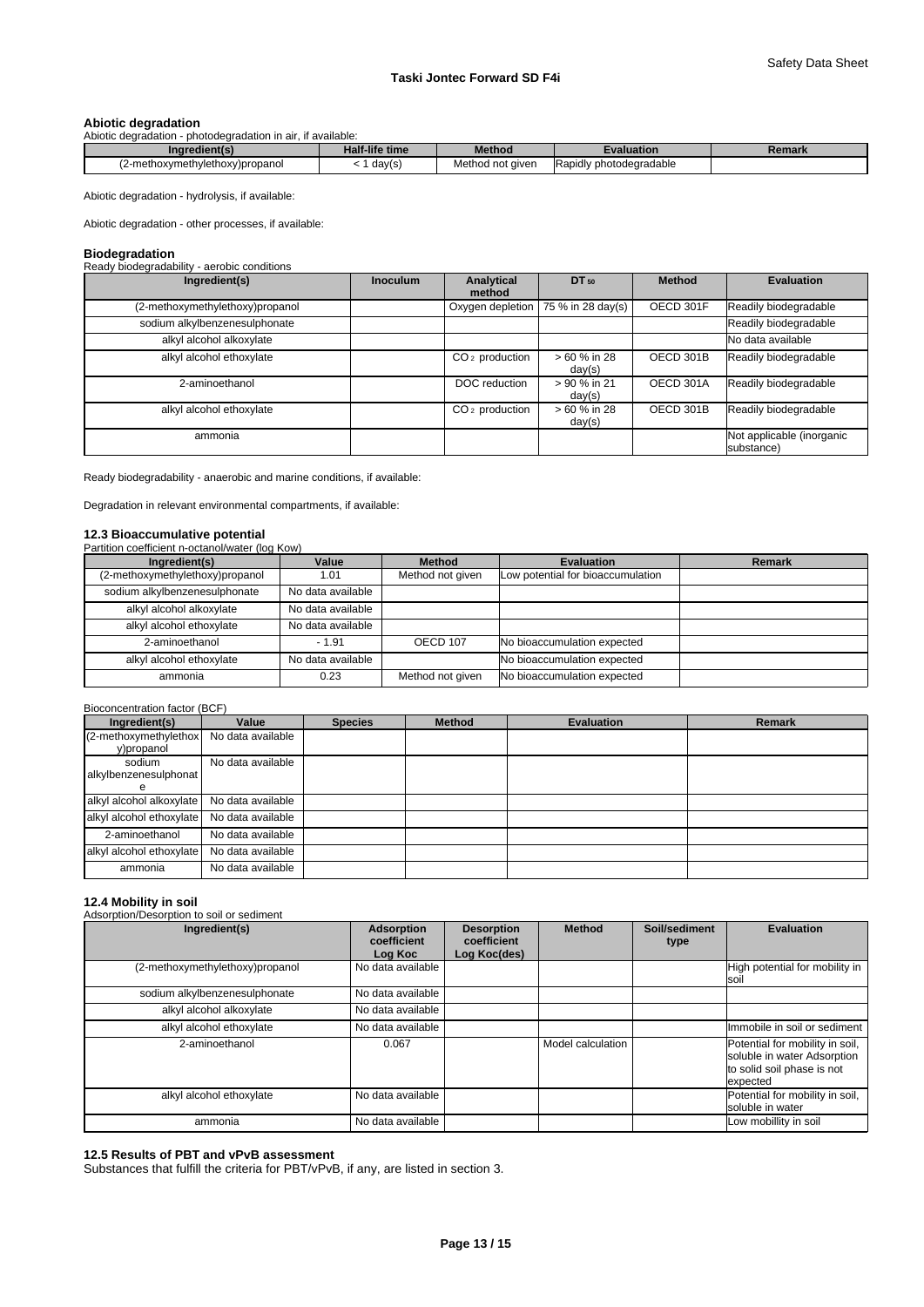#### Safety Data Sheet

#### **12.6 Other adverse effects** No other adverse effects known.

## **SECTION 13: Disposal considerations**

| 13.1 Waste treatment methods |                                                                                                   |
|------------------------------|---------------------------------------------------------------------------------------------------|
| Waste from residues / unused | The concentrated contents or contaminated packaging should be disposed of by a certified handler  |
| products:                    | or according to the site permit. Release of waste to sewers is discouraged. The cleaned packaging |
|                              | material is suitable for energy recovery or recycling in line with local legislation.             |
| European Waste Catalogue:    | 20 01 29 <sup>*</sup> - detergents containing dangerous substances.                               |
| <b>Empty packaging</b>       |                                                                                                   |
| <b>Recommendation:</b>       | Dispose of observing national or local regulations.                                               |
| Suitable cleaning agents:    | Water, if necessary with cleaning agent.                                                          |

## **SECTION 14: Transport information**

**Land transport (ADR/RID), Sea transport (IMDG), Air transport (ICAO-TI / IATA-DGR)** 

**14.1 UN number:** Non-dangerous goods

### **14.2 UN proper shipping name:** Non-dangerous goods

**14.3 Transport hazard class(es):** Non-dangerous goods

**Class:** -

**14.4 Packing group:** Non-dangerous goods

**14.5 Environmental hazards:** Non-dangerous goods

**14.6 Special precautions for user:** Non-dangerous goods

**14.7 Transport in bulk according to Annex II of MARPOL and the IBC Code:** Non-dangerous goods

## **SECTION 15: Regulatory information**

#### **15.1 Safety, health and environmental regulations/legislation specific for the substance or mixture**

#### **EU regulations:**

• Regulation (EC) No 1272/2008 - CLP

• Regulation (EC) No. 1907/2006 - REACH

• Regulation (EC) No. 648/2004 - Detergents regulation

**Authorisations or restrictions (Regulation (EC) No 1907/2006, Title VII respectively Title VIII):** Not applicable.

#### **Ingredients according to EC Detergents Regulation 648/2004**

| anionic surfactants, non-ionic surfactants | $1 - 0$<br>15% |
|--------------------------------------------|----------------|
| soap                                       | 5%             |

The surfactant(s) contained in this preparation complies(comply) with the biodegradability criteria as laid down in Regulation (EC) No. 648/2004 on detergents. Data to support this assertion are held at the disposal of the competent authorities of the Member States and will be made available to them, at their direct request or at the request of a detergent manufacturer.

#### **15.2 Chemical safety assessment**

A chemical safety assessment has not been carried out on the mixture

## **SECTION 16: Other information**

*The information in this document is based on our best present knowledge. However, it does not constitute a guarantee for any specific product features and does not establish a legally binding contract*

#### **SDS code:** MS1000837 **Version:** 02.1 **Revision:** 2018-01-25

**Reason for revision:** This data sheet contains changes from the previous version in section(s):, 2, 3, 16

#### **Classification procedure**

The classification of the mixture is in general based on calculation methods using substance data, as required by Regulation (EC) No 1272/2008. If for certain classifications data on the mixture is available or for example bridging principles or weight of evidence can be used for classification, this will be indicated in the relevant sections of the Safety Data Sheet. See section 9 for physical chemical properties, section 11 for toxicological information and section 12 for ecological information.

#### **Full text of the H and EUH phrases mentioned in section 3:**

#### • H302 - Harmful if swallowed. • H312 - Harmful in contact with skin.

- H314 Causes severe skin burns and eye damage.
- H315 Causes skin irritation.
- H318 Causes serious eye damage.
- H319 Causes serious eye irritation.
- H332 Harmful if inhaled.
- H335 May cause respiratory irritation.